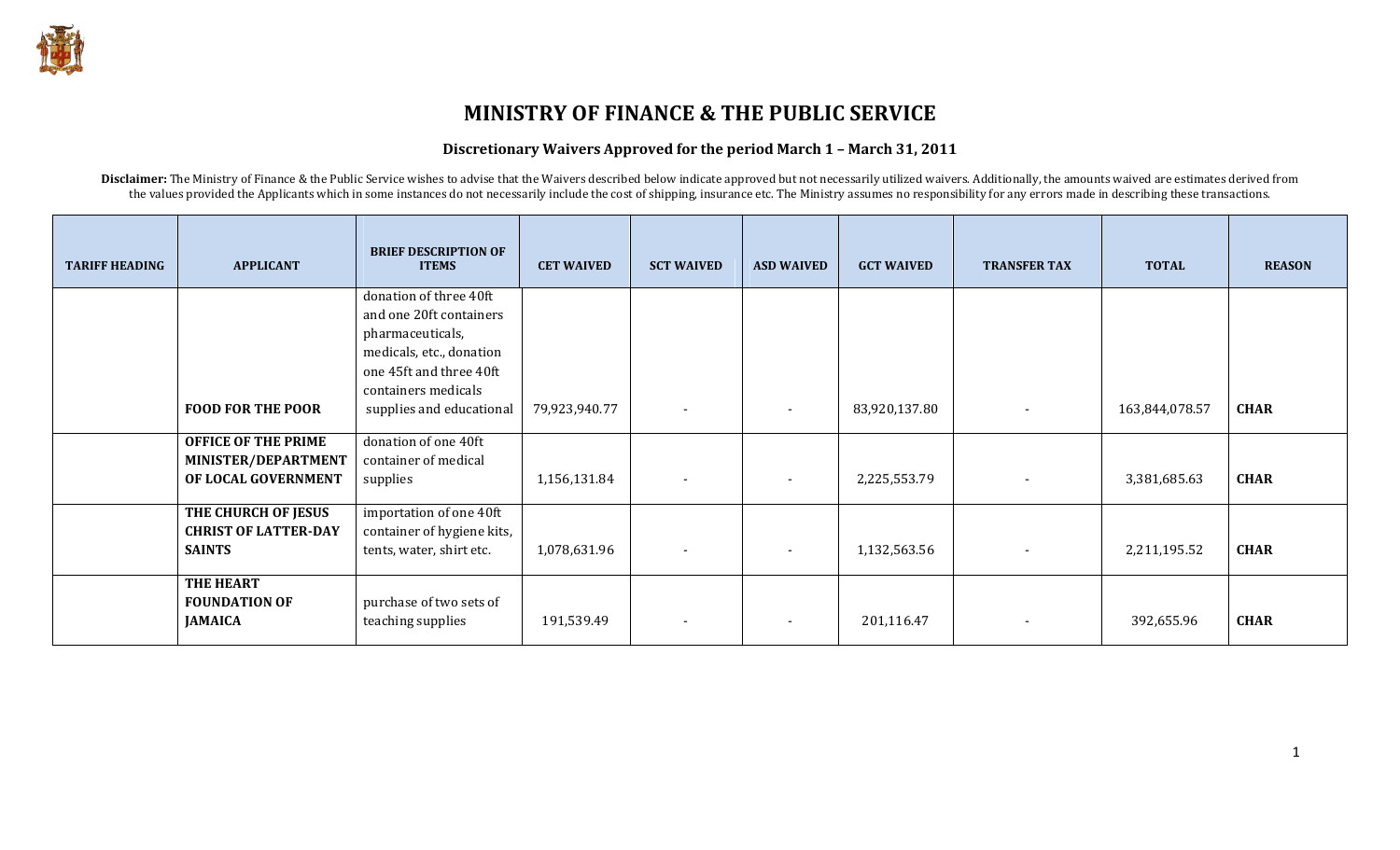

| <b>TARIFF HEADING</b> | <b>APPLICANT</b>                                                                                                        | <b>BRIEF DESCRIPTION OF</b><br><b>ITEMS</b>                                                                                                                                    | <b>CET WAIVED</b> | <b>SCT WAIVED</b>        | <b>ASD WAIVED</b> | <b>GCT WAIVED</b> | <b>TRANSFER TAX</b>          | <b>TOTAL</b> | <b>REASON</b> |
|-----------------------|-------------------------------------------------------------------------------------------------------------------------|--------------------------------------------------------------------------------------------------------------------------------------------------------------------------------|-------------------|--------------------------|-------------------|-------------------|------------------------------|--------------|---------------|
|                       |                                                                                                                         | donation of one 40ft<br>container of food,<br>clothing etc, donation of<br>two barrels of clothing,<br>shoes etc, donation of<br>one 40ft container of<br>food, furniture etc, |                   |                          |                   |                   |                              |              |               |
|                       | <b>MISSIONARIES OF THE</b><br><b>POOR</b>                                                                               | donation of two pallets<br>of cleaning supplies                                                                                                                                | 150,425.17        | $\blacksquare$           | $\blacksquare$    | 157,946.43        | $\qquad \qquad \blacksquare$ | 308,371.59   | <b>CHAR</b>   |
|                       | <b>JAMAICA REACH TO</b><br><b>RECOVERY</b>                                                                              | purchase of masectomy<br>products                                                                                                                                              | 51,832.22         | $\overline{\phantom{a}}$ | $\blacksquare$    | 99,777.03         |                              | 151,609.25   | <b>CHAR</b>   |
|                       | <b>MISSION GABRIEL</b><br><b>MINISTRIES</b>                                                                             | donation of two barrels<br>of food                                                                                                                                             | 68,664.00         | $\blacksquare$           | $\blacksquare$    | 72,097.20         |                              | 140,761.20   | <b>CHAR</b>   |
|                       | <b>FAITH STANDING</b><br><b>CHURCH OF GOD</b>                                                                           | purchase of musical<br>equipment                                                                                                                                               | 36,110.40         |                          | $\blacksquare$    | 37,915.92         |                              | 74,026.32    | <b>CHAR</b>   |
|                       | <b>JAMAICA AIDS SUPPORT</b><br><b>FOR LIFE/CARIBBEAN</b><br><b>VULNERABLE</b><br><b>COMMUNITIES</b><br><b>COALITION</b> | purchase of ten thousand<br>condoms                                                                                                                                            | 34,356.00         |                          | $\blacksquare$    | 36,073.80         |                              | 70,429.80    | <b>CHAR</b>   |
|                       | <b>HOLINESS CHRISTIAN</b><br><b>CHURCH</b>                                                                              | donation of 19 barrels of<br>food, clothes, toys etc.                                                                                                                          | 25,749.00         |                          | $\blacksquare$    | 27,036.45         |                              | 52,785.45    | <b>CHAR</b>   |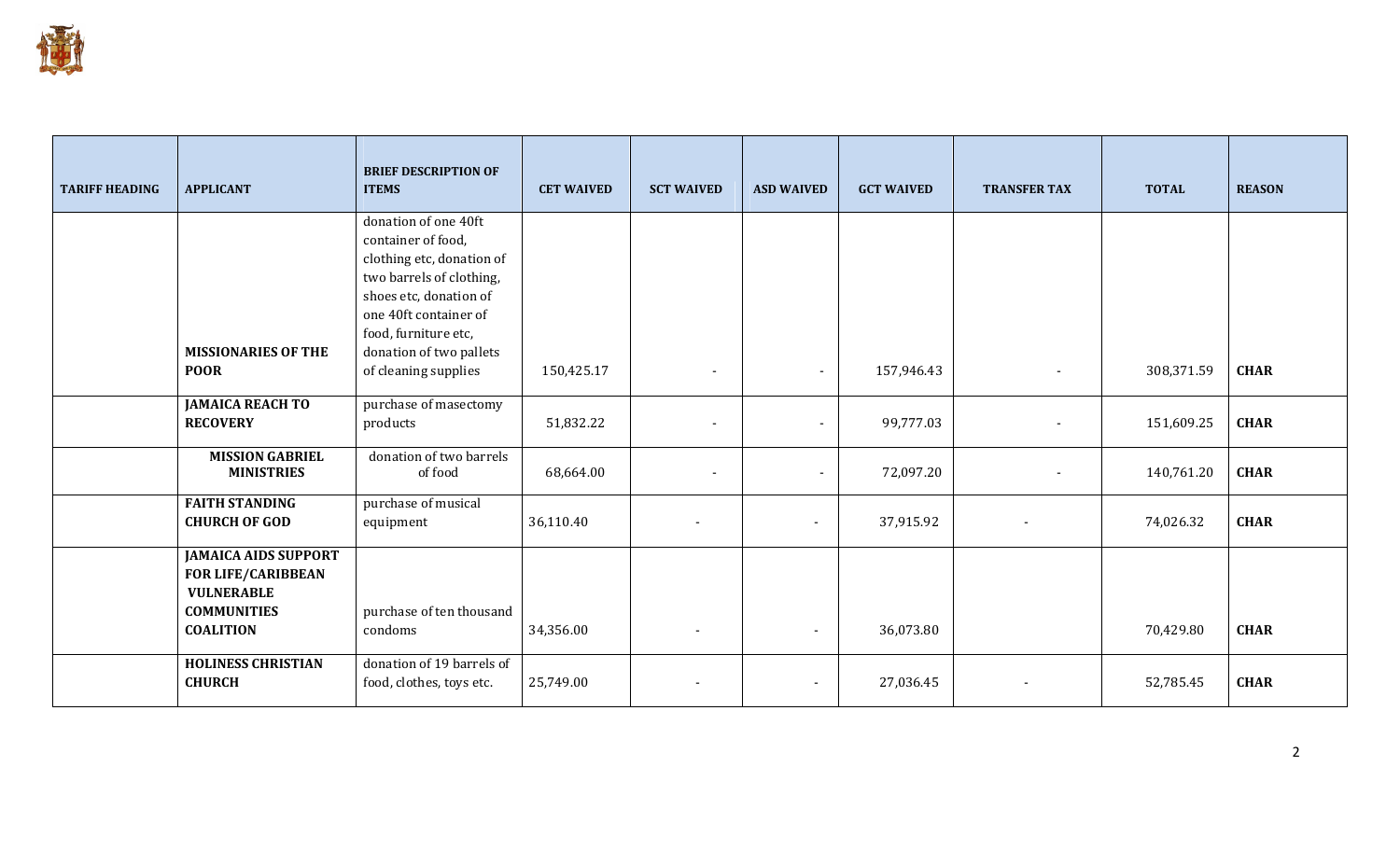

| <b>TARIFF</b><br><b>HEADING</b> | <b>APPLICANT</b>                                                          | <b>BRIEF DESCRIPTION</b><br><b>OF ITEMS</b>                                      | <b>CET WAIVED</b>        | <b>SCT WAIVED</b>        | <b>ASD</b><br><b>WAIVED</b> | <b>GCT WAIVED</b> | <b>TRANSFER TAX</b>      | <b>TOTAL</b> | <b>REASON</b> |
|---------------------------------|---------------------------------------------------------------------------|----------------------------------------------------------------------------------|--------------------------|--------------------------|-----------------------------|-------------------|--------------------------|--------------|---------------|
|                                 | <b>KELLITS GRACE BAPTIST</b><br><b>CHURCH</b>                             | donation of five barrels<br>containing food,<br>clothing etc.                    | 25,749.00                | $\blacksquare$           |                             | 27,036.45         | $\sim$                   | 52,785.45    | <b>CHAR</b>   |
|                                 | <b>ANGELS FROM HEAVEN</b>                                                 | donation of ten barrels<br>containing clothing,<br>hospital supplies etc.        | 23,825.89                | $\blacksquare$           |                             | 25,017.18         | $\sim$                   | 48,843.07    | <b>CHAR</b>   |
|                                 | <b>ENID R. PHIPPS</b>                                                     | donation of seventeen<br>barrels containing<br>shoes, clothes,<br>stationery etc | 17,000.00                | $\blacksquare$           | $\blacksquare$              | 17,850.00         | $\overline{\phantom{a}}$ | 34,850.00    | <b>CHAR</b>   |
|                                 | ST. JUDE'S CHURCH,<br><b>STONY HILL</b>                                   | procurement of meals                                                             | $\blacksquare$           | $\overline{\phantom{a}}$ | $\blacksquare$              | 32,900.00         |                          | 32,900.00    | <b>CHAR</b>   |
|                                 | <b>NEW GREEN UNITED</b><br><b>BRETHEN IN CHRIST</b>                       | donation of ten<br>computers                                                     | $\overline{\phantom{a}}$ | $\overline{\phantom{a}}$ | $\blacksquare$              | 29,360.10         | $\overline{\phantom{a}}$ | 29,360.10    | <b>CHAR</b>   |
|                                 | THE GREATER BROWN'S<br><b>TOWN COMMUNITY</b><br><b>BENEVOLENT SOCIETY</b> | procurement of benefit<br>performance of musical<br>fame                         | $\overline{\phantom{a}}$ | $\overline{\phantom{a}}$ | $\sim$                      | 28,787.50         | $\overline{\phantom{a}}$ | 28,787.50    | <b>CHAR</b>   |
|                                 | <b>EVANGELICAL CHURCH</b><br><b>OF CHRIST</b><br><b>INTERNATIONAL</b>     | purchase of plaques                                                              | $\overline{\phantom{a}}$ | $\overline{\phantom{a}}$ | $\blacksquare$              | 25,582.22         |                          | 25,582.22    | <b>CHAR</b>   |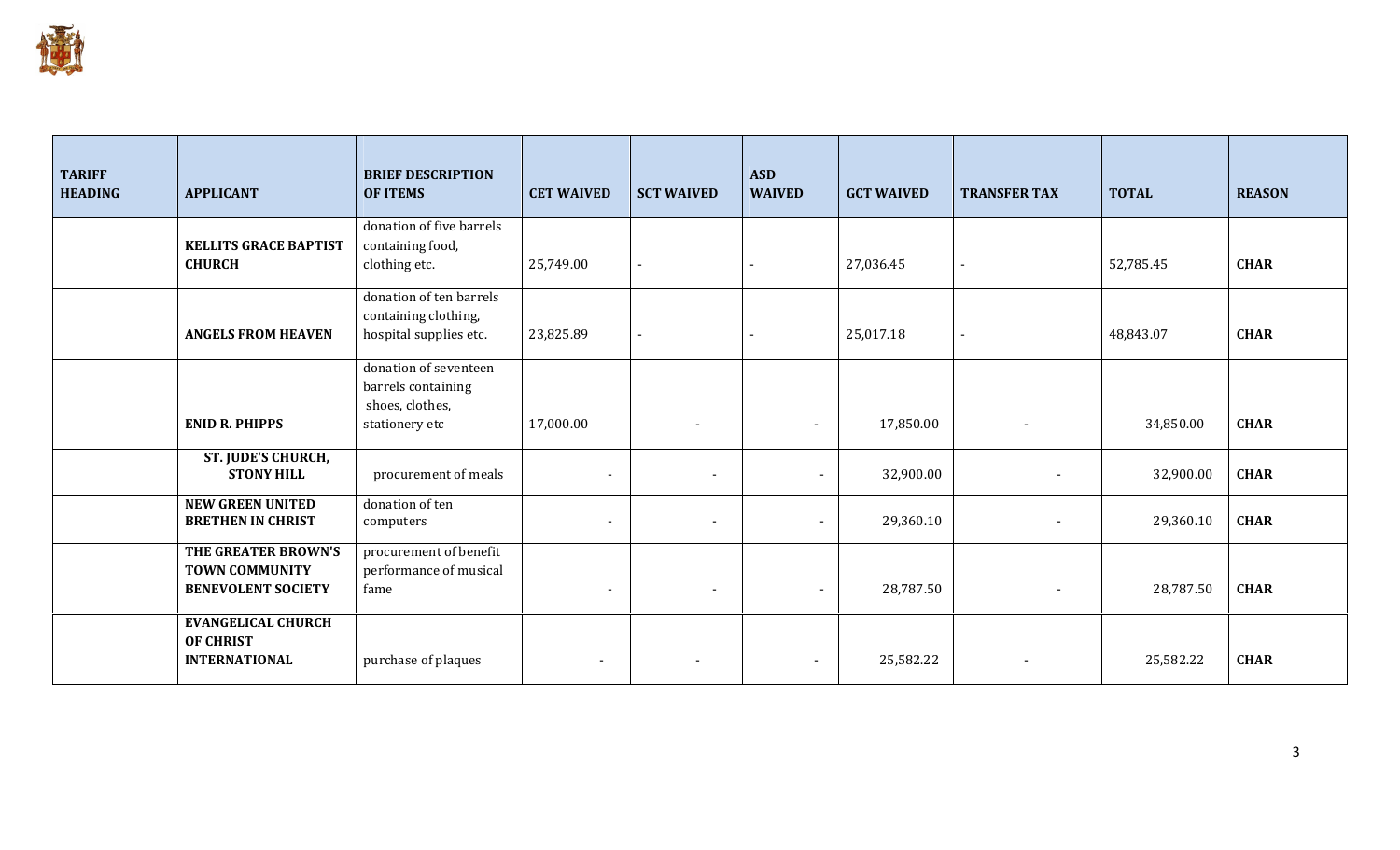

| <b>TARIFF</b><br><b>HEADING</b> | <b>APPLICANT</b>                                | <b>BRIEF DESCRIPTION</b><br><b>OF ITEMS</b>                   | <b>CET WAIVED</b> | <b>SCT WAIVED</b>        | <b>ASD</b><br><b>WAIVED</b> | <b>GCT WAIVED</b> | <b>TRANSFER TAX</b>      | <b>TOTAL</b>  | <b>REASON</b> |
|---------------------------------|-------------------------------------------------|---------------------------------------------------------------|-------------------|--------------------------|-----------------------------|-------------------|--------------------------|---------------|---------------|
|                                 | <b>TRELAWNY PARISH</b><br><b>COUNCIL</b>        | donation of six barrels<br>containing food,<br>clothing etc.  | 10,000.00         | $\blacksquare$           | $\blacksquare$              | 10,500.00         |                          | 20,500.00     | <b>CHAR</b>   |
|                                 | <b>CHRISTIAN LIFE</b><br><b>FELLOWSHIP</b>      | donation of 13 boxes<br>containing bags,<br>clothing etc.     | 9,644.80          | $\blacksquare$           | $\blacksquare$              | 10,127.04         |                          | 19,771.84     | <b>CHAR</b>   |
| 1401                            | <b>JAMAICA SOCIETY FOR</b><br><b>THE BLIND</b>  | purchase of canes                                             | 6,566.63          |                          |                             | 12,640.77         |                          | 19,207.40     | <b>CHAR</b>   |
|                                 | <b>TEAMS FOR MEDICAL</b><br><b>MISSION</b>      | purchase of hardware<br>supplies                              |                   |                          | $\blacksquare$              | 29,776.74         |                          | 29,776.74     | <b>CHAR</b>   |
|                                 | <b>JACOB'S WELL CHURCH</b><br><b>IN JAMAICA</b> | donation of five barrels<br>containing food,<br>clothing etc. | 8,589.00          | $\blacksquare$           | $\blacksquare$              | 9,018.45          | $\overline{\phantom{a}}$ | 17,607.45     | <b>CHAR</b>   |
|                                 | THE CHURCH OF GOD OF<br>PROPHECY, GREENVALE     | purchase of keyboard                                          | 8,588.83          |                          | $\blacksquare$              | 9,018.27          |                          | 17,607.10     | <b>CHAR</b>   |
|                                 | <b>LANDSIDE</b><br><b>DEVELOPMENT</b>           | purchase of trams,<br>trolleys, trailers and<br>train         | 10,294,962.88     | $\overline{\phantom{a}}$ |                             | 10,809,711.02     |                          | 21,104,673.90 | GOVT/CON      |
|                                 | <b>MEGAPORTS INITIATIVE</b>                     | importation of material,<br>supplies and equipment            |                   | $\overline{\phantom{a}}$ | $\sim$                      | 8,380,424.37      |                          | 8,380,424.37  | GOVT/CON      |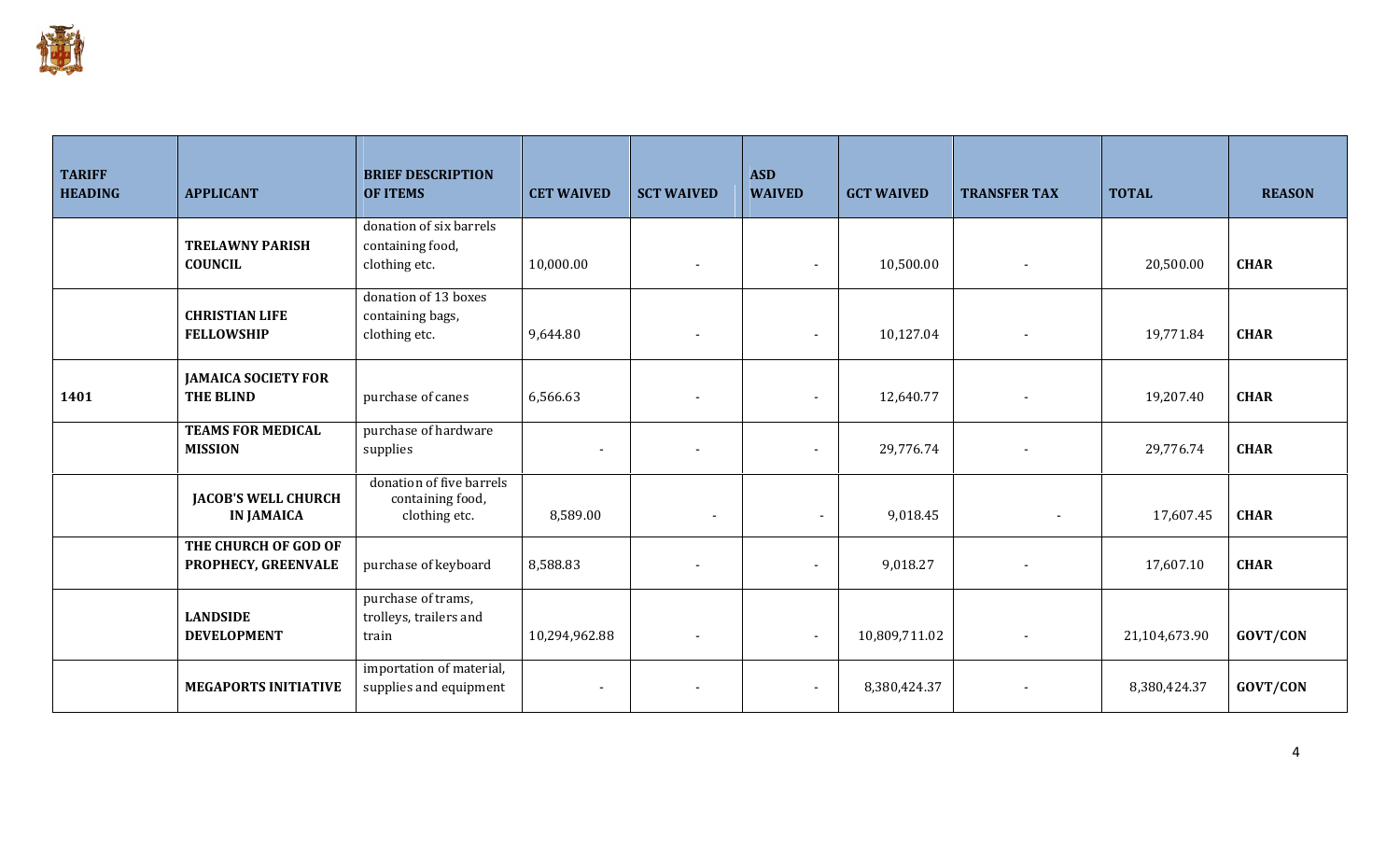

| <b>TARIFF HEADING</b> | <b>APPLICANT</b>                                                             | <b>BRIEF DESCRIPTION OF</b><br><b>ITEMS</b>                | <b>CET WAIVED</b> | <b>SCT WAIVED</b> | <b>ASD WAIVED</b>        | <b>GCT WAIVED</b> | <b>TRANSFER TAX</b> | <b>TOTAL</b>   | <b>REASON</b>    |
|-----------------------|------------------------------------------------------------------------------|------------------------------------------------------------|-------------------|-------------------|--------------------------|-------------------|---------------------|----------------|------------------|
|                       | <b>CHINA HARBOUR</b>                                                         | purchase of one 2011                                       |                   |                   |                          |                   |                     |                |                  |
|                       | <b>ENGINEERING COMPANY</b><br><b>LIMITED</b>                                 | Toyota Land Cruiser<br>cc3000                              | 1,218,263.76      | 1,705,569.26      |                          | 1,044,661.17      | $\blacksquare$      | 3,968,494.20   | GOVT/CON         |
|                       | PRESPORT JOINT<br><b>VENTURE</b>                                             | purchase of material and<br>equipment                      | 14,095,043.76     |                   |                          | 14,799,795.95     |                     | 28,894,839.71  | GOVT/CON         |
|                       | <b>TRANSJAMAICAN</b><br><b>HIGHWAY LIMITED</b>                               | importation of shredders<br>and turbo flares               | 135,642.48        | $\sim$            | $\overline{\phantom{a}}$ | 142,424.61        |                     | 278,067.09     | <b>GOVT/CON</b>  |
|                       | <b>CHINA NATIONAL</b><br><b>COMPLETE PLANT</b><br><b>IMPORT &amp; EXPORT</b> | importation of material                                    |                   |                   |                          |                   |                     |                |                  |
|                       | <b>CORPORATION (GROUP)</b>                                                   | and equipment                                              | 3,086,005.82      |                   |                          | 3,240,306.11      |                     | 6,326,311.93   | GOVT/CON         |
|                       | PETROJAM LIMITED                                                             | importation of 150,000<br>barrels of 87 and 90<br>gasoline | 141,652,500.00    |                   | $\blacksquare$           |                   |                     | 141,652,500.00 | <b>GOVT/INST</b> |
| 9701                  | <b>NATIONAL GALLERY OF</b><br><b>JAMAICA</b>                                 | importation of paintings                                   | 2,600,000.00      |                   | $\sim$                   | 2,730,000.00      |                     | 5,330,000.00   | <b>GOVT/INST</b> |
|                       | <b>NATIONAL WATER</b><br><b>COMMISSION</b>                                   | importation of pipes,<br>fittings, steel tanks etc         | 2,435,150.49      |                   | $\blacksquare$           | 2,556,908.02      |                     | 4,992,058.51   | <b>GOVT/INST</b> |
|                       | <b>TRANSPORT AUTHORITY</b>                                                   | importation licence<br>forms and tax stickers              | 1,540,978.00      | $\blacksquare$    | $\sim$                   | 1,618,026.90      |                     | 3,159,004.90   | <b>GOVT/INST</b> |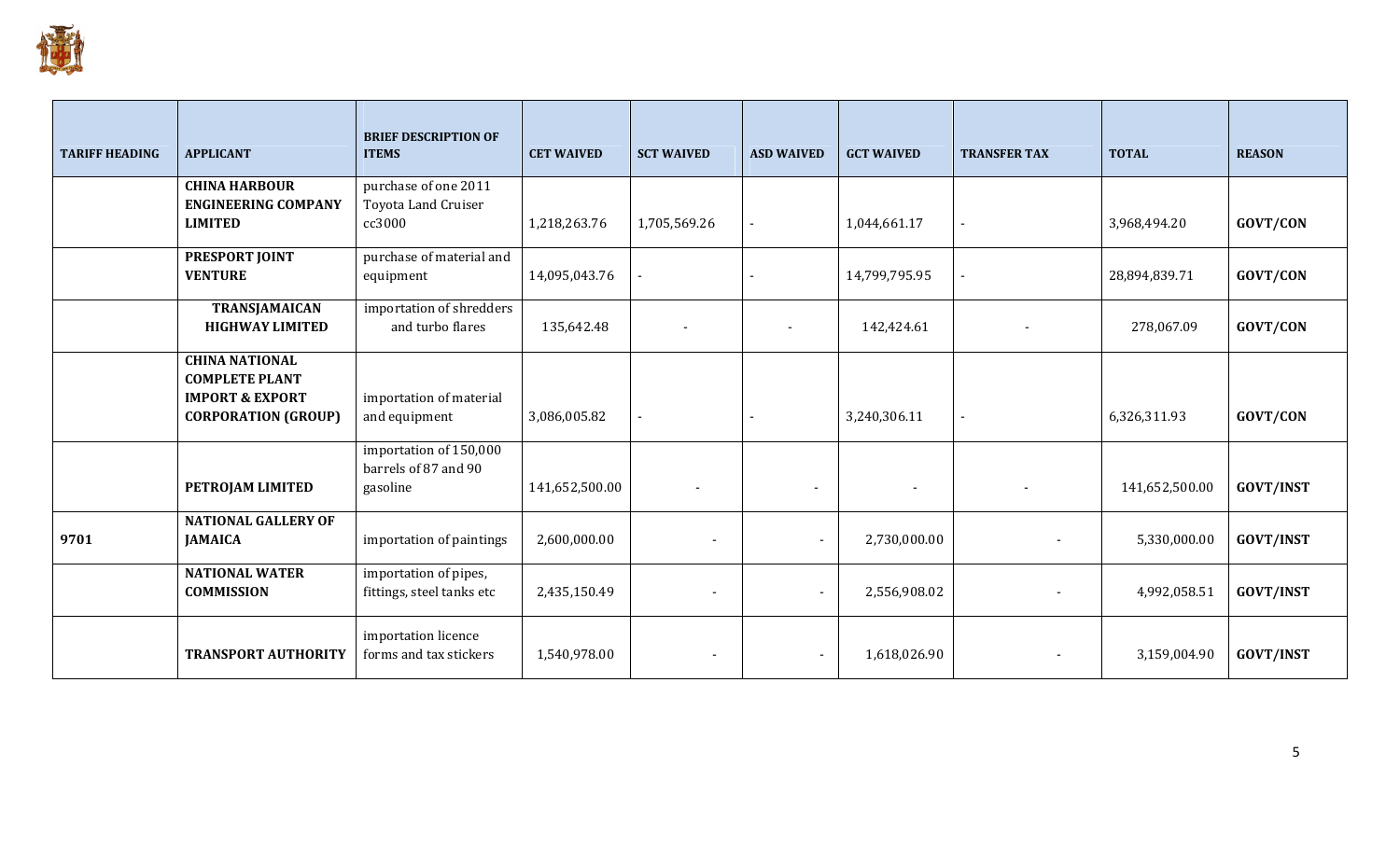

| <b>TARIFF HEADING</b>          | <b>APPLICANT</b>                                                         | <b>BRIEF DESCRIPTION OF</b><br><b>ITEMS</b> | <b>CET WAIVED</b>        | <b>SCT WAIVED</b>        | <b>ASD WAIVED</b>        | <b>GCT WAIVED</b>        | <b>TRANSFER TAX</b>      | <b>WAIVER</b>  | <b>REASON</b>    |
|--------------------------------|--------------------------------------------------------------------------|---------------------------------------------|--------------------------|--------------------------|--------------------------|--------------------------|--------------------------|----------------|------------------|
|                                | <b>JAMAICA</b><br><b>CONSTABULARY</b>                                    |                                             |                          |                          |                          |                          |                          |                |                  |
| 8525, 8521, 8518,<br>8517,8302 | <b>FORCE</b>                                                             | importation of video<br>recording equipment | 1,153,305.63             | $\sim$                   | $\sim$                   | 1,210,970.92             | $\blacksquare$           | 2,364,276.55   | <b>GOVT/INST</b> |
|                                | THE PORT<br><b>AUTHORITY</b>                                             | importation of signage                      | 209,893.32               | $\overline{\phantom{a}}$ | $\sim$                   | 220,387.98               | $\overline{\phantom{a}}$ | 430,281.30     | <b>GOVT/INST</b> |
| 8516                           | THE NATURE<br><b>CONSERVANCY</b>                                         | importation of<br>incinerators              | 166,033.90               | $\sim$                   | $\sim$                   | 174,335.60               | $\blacksquare$           | 340,369.50     | <b>GOVT/INST</b> |
|                                | <b>JAMAICA FIRE</b><br><b>BRIGADE</b>                                    | donation of Fire Truck                      | 83,435.34                | $\blacksquare$           | $\sim$                   | $\blacksquare$           | $\blacksquare$           | 83,435.34      | <b>GOVT/INST</b> |
|                                | <b>JAMAICA PROTECTED</b><br><b>AREAS TRUST</b>                           | procurement of toners                       | $\overline{\phantom{a}}$ | $\blacksquare$           |                          | 207,751.97               | $\blacksquare$           | 207,751.97     | GOVT/CON         |
|                                | <b>FORESTRY</b><br><b>DEPARTMENT</b>                                     | donation of a herbarium<br>cabinet          | 40,196.52                | $\sim$                   | $\overline{\phantom{0}}$ | 42,206.35                | $\blacksquare$           | 82,402.87      | <b>GOVT/INST</b> |
|                                | <b>MINISTRY OF</b><br><b>FOREIGN AFFAIRS</b><br><b>AND FOREIGN TRADE</b> | Penalty on transfer of<br>property          | $\overline{\phantom{a}}$ | $\blacksquare$           | $\sim$                   | $\overline{\phantom{a}}$ | $\sim$                   | $\blacksquare$ | <b>GOVT/INST</b> |
|                                | <b>FACTORIES</b><br><b>CORPORATION OF</b><br><b>JAMAICA</b>              | Penalty on transfer of<br>property          | $\overline{\phantom{a}}$ | $\overline{\phantom{a}}$ |                          | $\overline{\phantom{a}}$ | 385,000.00               | 385,000.00     | <b>GOVT/INST</b> |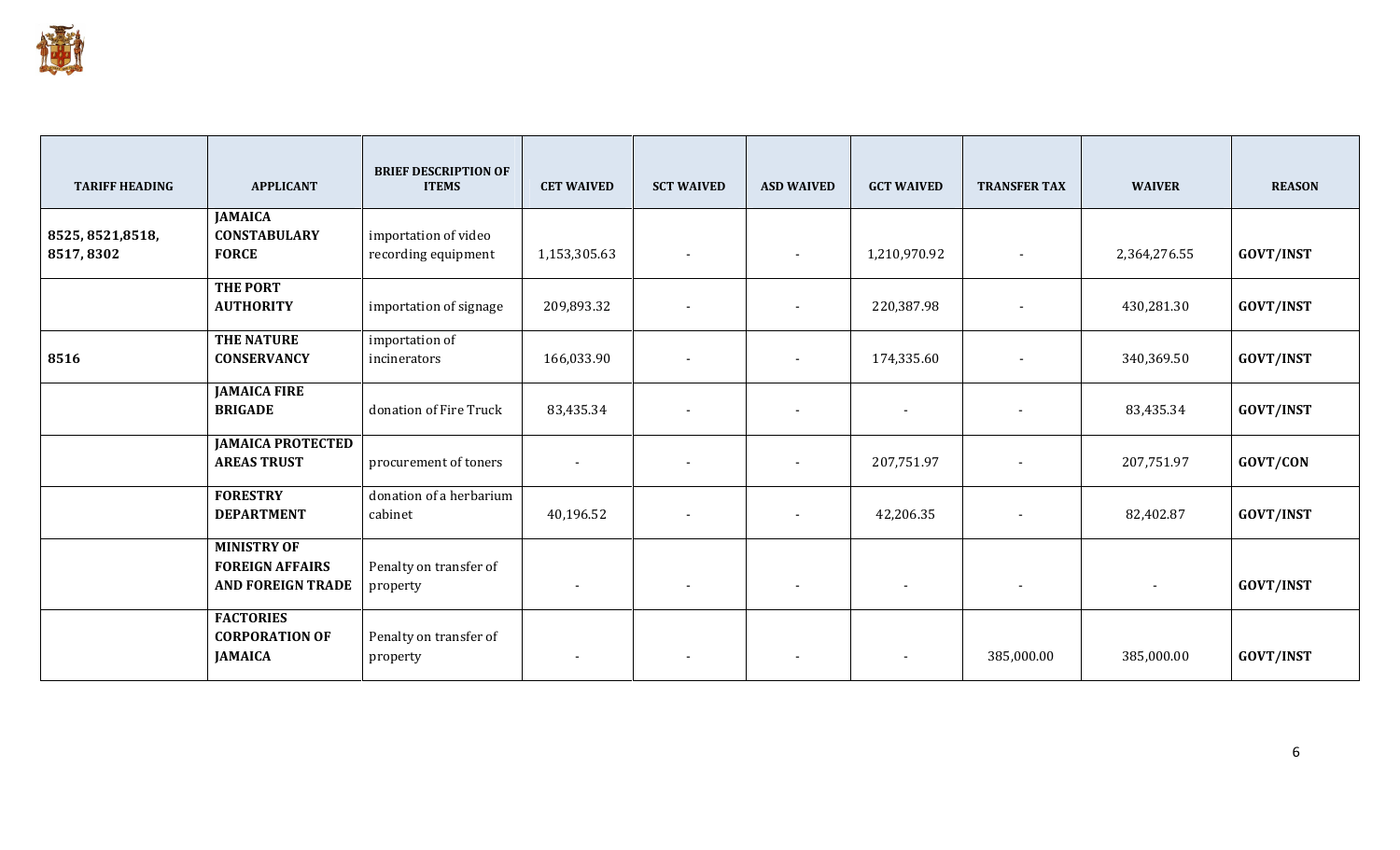

| <b>TARIFF HEADING</b> | <b>APPLICANT</b>                                                         | <b>BRIEF DESCRIPTION OF</b><br><b>ITEMS</b>   | <b>CET WAIVED</b>        | <b>SCT WAIVED</b>        | <b>ASD WAIVED</b>        | <b>GCT WAIVED</b>        | <b>TRANSFER TAX</b>      | <b>WAIVER</b>            | <b>REASON</b>        |
|-----------------------|--------------------------------------------------------------------------|-----------------------------------------------|--------------------------|--------------------------|--------------------------|--------------------------|--------------------------|--------------------------|----------------------|
| 8702                  | <b>JAMAICA URBAN</b><br><b>TRANSIT COMPANY</b><br><b>LIMITED</b>         | importation of thirty<br>buses                | 95,231,535.00            | $\sim$                   | $\sim$                   | 183,320,704.88           | $\blacksquare$           | 278,552,239.88           | <b>GOVT/INST</b>     |
|                       | <b>ATTORNEY</b><br><b>GENERAL'S</b><br><b>CHAMBERS</b>                   | Penalty on transfer of<br>property            | $\overline{\phantom{a}}$ | $\overline{\phantom{a}}$ | $\sim$                   | $\overline{\phantom{a}}$ | $\sim$                   | $\overline{\phantom{a}}$ | <b>GOVT/INST</b>     |
| 8471                  | <b>MINISTRY OF</b><br><b>FOREIGN AFFAIRS</b><br><b>AND FOREIGN TRADE</b> | donation of laptop<br>computers               | $\overline{\phantom{a}}$ | $\blacksquare$           | $\overline{\phantom{a}}$ | 16,528.05                | $\overline{\phantom{a}}$ | 16,528.05                | <b>GOVT/INST</b>     |
|                       | <b>BEST BUY 2011</b><br><b>JAMAICA</b>                                   | importation of 5 sets of<br>promotional items | 2,957,660.01             | $\blacksquare$           | $\blacksquare$           | 3,105,543.01             |                          | 6,063,203.01             | <b>OTHER/TOURISM</b> |
|                       | <b>MURPHY USA CIRCLE</b><br><b>OF STARS</b>                              | importation of<br>promotional items           | 1,999,056.42             | $\overline{\phantom{a}}$ | $\blacksquare$           | 2,099,009.25             |                          | 4,098,065.67             | <b>OTHER/TOURISM</b> |
|                       | <b>RBC WEALTH</b><br><b>MANAGEMENT</b>                                   | importation of<br>promotional items           | 1,334,499.79             | $\sim$                   | $\sim$                   | 1,401,224.78             | $\sim$                   | 2,735,724.57             | <b>OTHER/TOURISM</b> |
|                       | <b>ING CIRCLE OF</b><br><b>EXCELLENCE/MAUI</b><br><b>JIM SUNGLASSES</b>  | importation of<br>promotional items           | 941,752.18               | $\sim$                   | $\sim$                   | 988,839.79               | $\overline{\phantom{a}}$ | 1,930,591.97             | <b>OTHER/TOURISM</b> |
|                       | WAA INC/O.C.<br><b>TANNER</b>                                            | importation of<br>promotional items           | 776,936.89               | $\overline{\phantom{a}}$ | $\sim$                   | 815,783.74               | $\overline{\phantom{a}}$ | 1,592,720.63             | <b>OTHER/TOURISM</b> |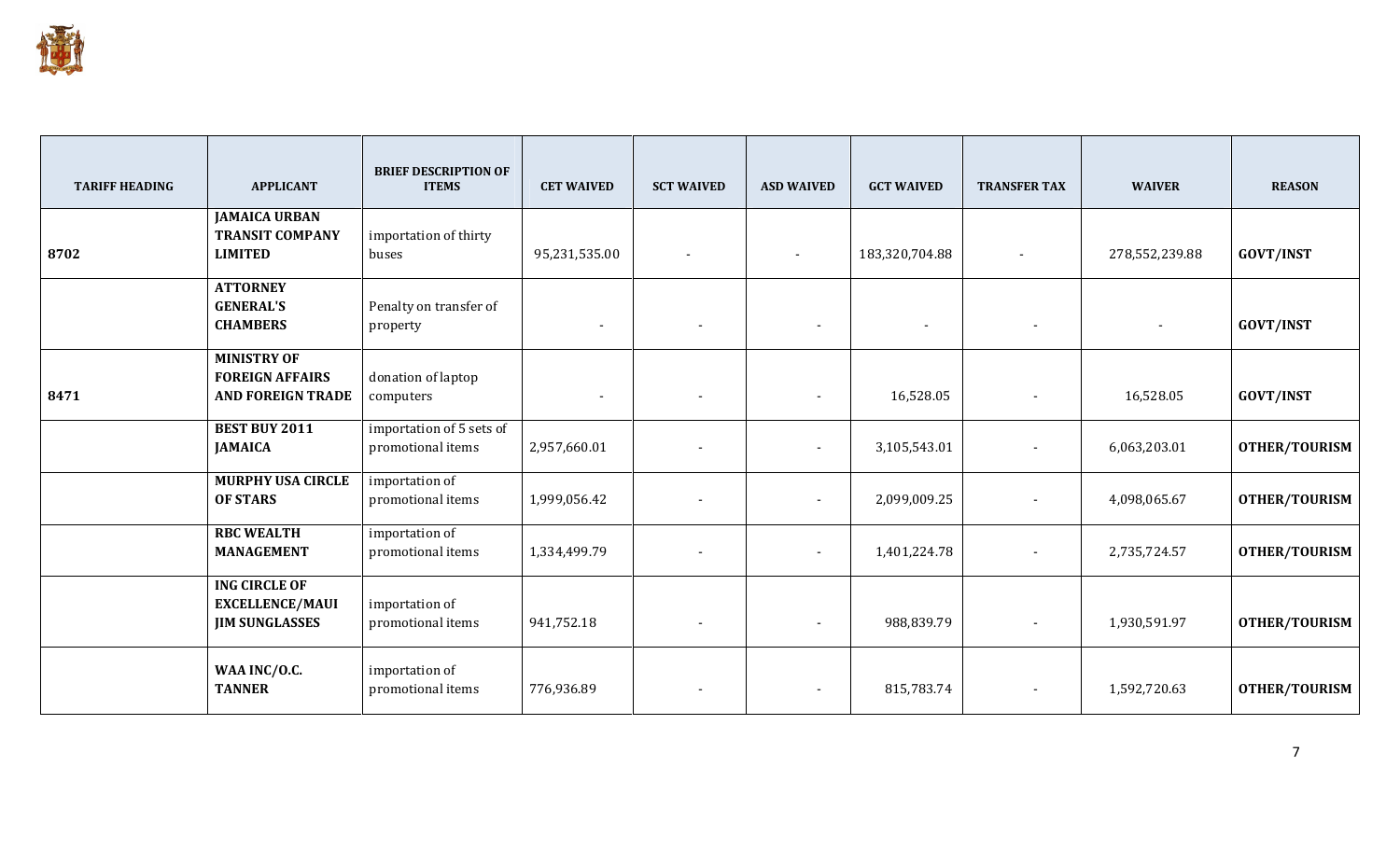

| <b>TARIFF HEADING</b> | <b>APPLICANT</b>                                          | <b>BRIEF DESCRIPTION OF</b><br><b>ITEMS</b>                                                                                            | <b>CET WAIVED</b> | <b>SCT WAIVED</b>        | <b>ASD WAIVED</b>        | <b>GCT WAIVED</b> | <b>TRANSFER TAX</b>      | <b>WAIVER</b> | <b>REASON</b>        |
|-----------------------|-----------------------------------------------------------|----------------------------------------------------------------------------------------------------------------------------------------|-------------------|--------------------------|--------------------------|-------------------|--------------------------|---------------|----------------------|
|                       |                                                           | purchase of 2009 Land<br>Rover Defender 110<br>Station                                                                                 |                   |                          |                          |                   |                          |               |                      |
| 8702                  | <b>LYNDEL BROWN</b>                                       | Wagon 10 seater cc<br>2402                                                                                                             | $\blacksquare$    | 1,242,399.55             | $\blacksquare$           | $\blacksquare$    |                          | 1,242,399.55  | <b>OTHER/TOURISM</b> |
|                       | <b>ILLUMINA INC.</b>                                      | importation of two sets<br>of promotional items                                                                                        | 578,624.30        | $\overline{\phantom{a}}$ | $\blacksquare$           | 607,555.52        | $\overline{\phantom{a}}$ | 1,186,179.82  | <b>OTHER/TOURISM</b> |
|                       | <b>CONTINENTAL TIRE</b><br>THE AMERICAS LLC               | importation of<br>promotional items                                                                                                    | 233,522.37        | $\overline{\phantom{a}}$ | $\blacksquare$           | 245,198.49        |                          | 478,720.86    | <b>OTHER/TOURISM</b> |
|                       | <b>VETINARY</b><br><b>PRODUCTS</b><br><b>LABORATORIES</b> | importation of<br>promotional items                                                                                                    | 165,887.95        | $\overline{\phantom{a}}$ | $\blacksquare$           | 174,182.34        | $\overline{\phantom{a}}$ | 340,070.29    | <b>OTHER/TOURISM</b> |
|                       | <b>PLATINUM SERVICES</b><br><b>LIMITED</b>                | importation of<br>promotional items                                                                                                    |                   | $\blacksquare$           | $\blacksquare$           | 260,816.46        |                          | 260,816.46    | <b>OTHER/TOURISM</b> |
|                       | <b>ING CIRCLE OF</b><br><b>EXCELLENCE</b>                 | importation of<br>promotional items                                                                                                    | 126,000.63        | $\overline{\phantom{a}}$ | $\blacksquare$           | 132,300.66        | $\overline{\phantom{a}}$ | 258,301.29    | <b>OTHER/TOURISM</b> |
|                       | <b>FMC</b>                                                | importation of<br>promotional items,<br>donation four 40ft and<br>45ft containers<br>containing seeds,<br>household items,<br>clothing | 81,163.65         |                          | $\overline{\phantom{a}}$ | 85,221.83         |                          | 166,385.47    | <b>OTHER/TOURISM</b> |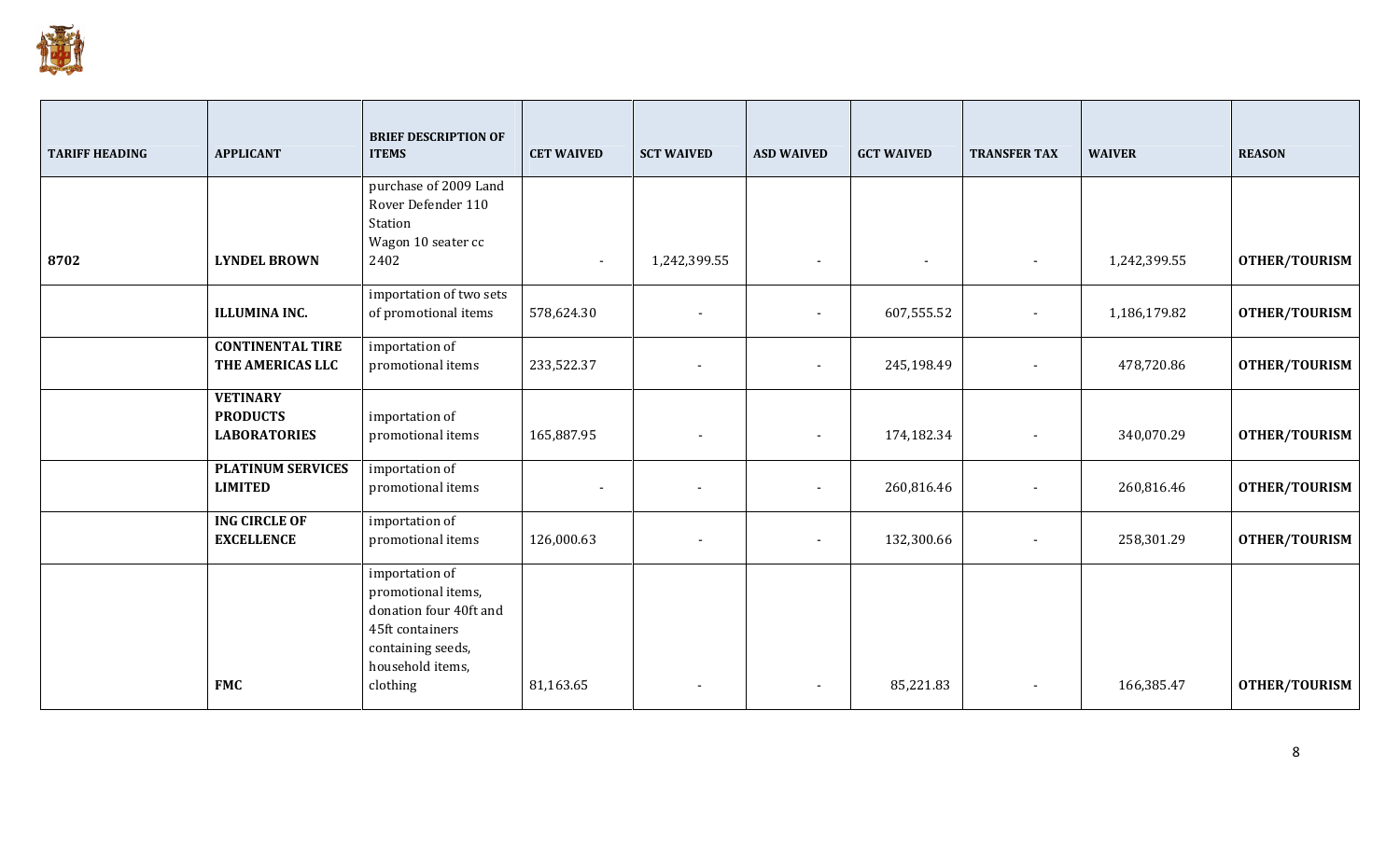

|                       | <b>APPLICANT</b>                                                                          | <b>BRIEF DESCRIPTION OF</b><br><b>ITEMS</b> |                   |                   |                          |                   |                     |                |                      |
|-----------------------|-------------------------------------------------------------------------------------------|---------------------------------------------|-------------------|-------------------|--------------------------|-------------------|---------------------|----------------|----------------------|
| <b>TARIFF HEADING</b> |                                                                                           |                                             | <b>CET WAIVED</b> | <b>SCT WAIVED</b> | <b>ASD WAIVED</b>        | <b>GCT WAIVED</b> | <b>TRANSFER TAX</b> | <b>WAIVER</b>  | <b>REASON</b>        |
|                       | <b>NESTLE' CANADA</b>                                                                     | importation of<br>promotional items         | 23,973.27         | $\blacksquare$    | $\blacksquare$           | 25,171.94         |                     | 49,145.21      | <b>OTHER/TOURISM</b> |
|                       | <b>VERSICO ROOFING</b><br><b>SYTEMS</b>                                                   | importation of<br>promotional items         | 19,333.42         |                   | $\sim$                   | 20,300.09         |                     | 39,633.51      | <b>OTHER/TOURISM</b> |
|                       | <b>AMERICAN GENERAL</b><br><b>LIFE AND ACCIDENT</b><br><b>INSURANCE</b><br><b>COMPANY</b> | importation of<br>promotional items         | 17,727.70         | $\blacksquare$    | $\blacksquare$           | 18,614.08         | $\blacksquare$      | 36,341.78      | <b>OTHER/TOURISM</b> |
|                       | <b>FULAFLAVA MILLS</b><br><b>LIMITED</b>                                                  | purchase of material<br>and equipment       |                   |                   | $\sim$                   | 108,513,520.08    | $\sim$              | 108,513,520.08 | <b>MOI</b>           |
| 8418                  | <b>RAINFOREST</b><br><b>SEAFOODS LIMITED</b>                                              | purchase of material<br>and equipment       | $\blacksquare$    |                   | $\overline{\phantom{a}}$ | 38,523,365.22     | $\sim$              | 38,523,365.22  | <b>MOI</b>           |
|                       | <b>CONTINENTAL</b><br><b>BAKING COMPANY</b><br><b>LIMITED</b>                             | purchase of material<br>and equipment       | 14,377,986.00     |                   | $\overline{\phantom{a}}$ | 15,096,885.30     | $\sim$              | 29,474,871.30  | <b>MOI</b>           |
|                       | <b>PRO PLUS</b>                                                                           | purchase of material<br>and equipment       |                   |                   | $\sim$                   | 28,164,447.36     |                     | 28,164,447.36  | <b>MOI</b>           |
|                       | <b>COMPLETE SOIL MIX</b><br><b>LIMITED</b>                                                | purchase of material<br>and equipment       |                   |                   | $\sim$                   | 27,506,483.76     |                     | 27,506,483.76  | <b>MOI</b>           |
| 7323, 8438, 8422      | <b>JUICI BEEF LIMITED</b>                                                                 | purchase of material<br>and equipment       |                   |                   | $\sim$                   | 25,612,164.30     |                     | 25,612,164.30  | <b>MOI</b>           |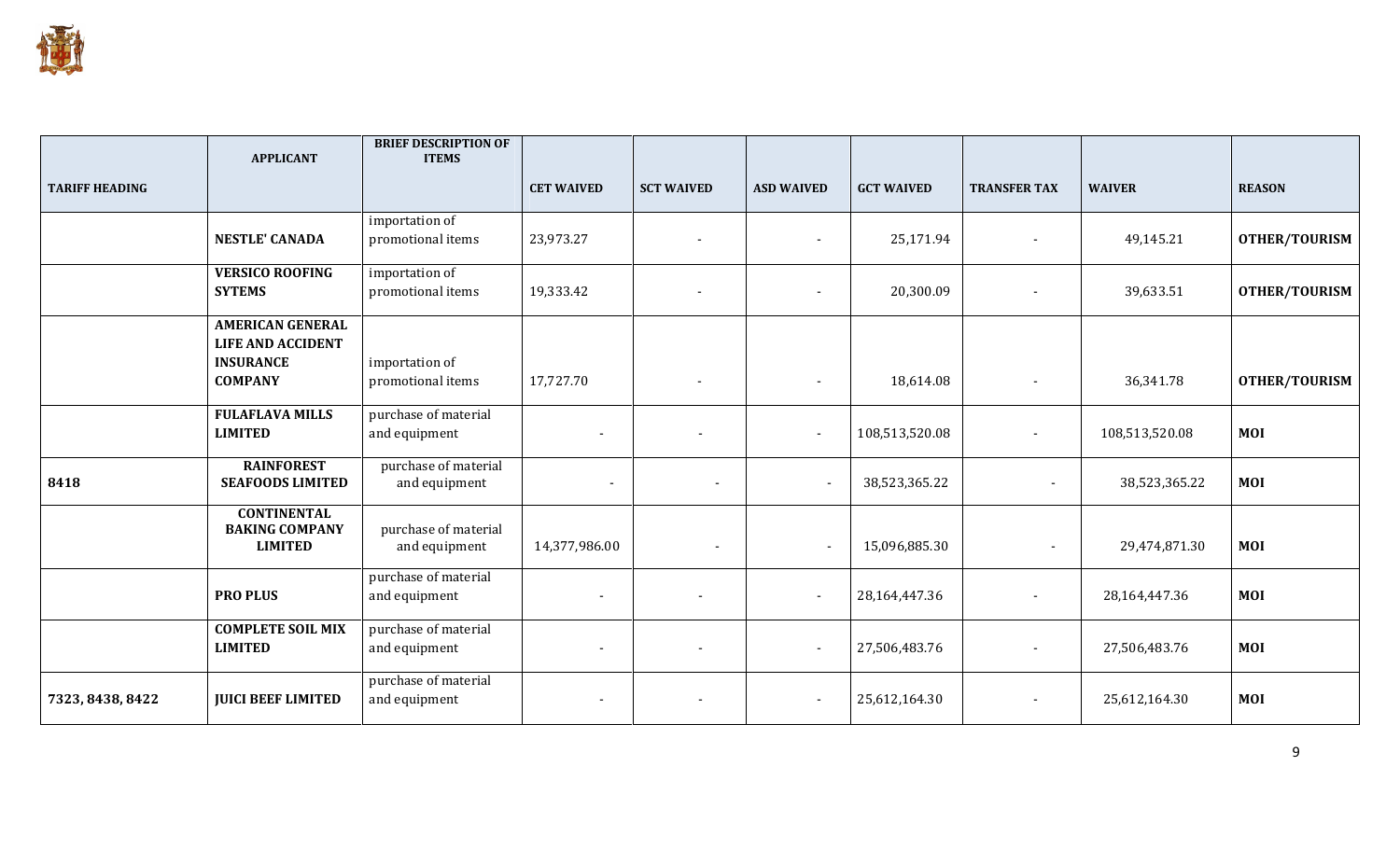

|                       |                                                | <b>BRIEF DESCRIPTION OF</b><br><b>ITEMS</b> |                          |                          |                          |                   |                          |               |               |
|-----------------------|------------------------------------------------|---------------------------------------------|--------------------------|--------------------------|--------------------------|-------------------|--------------------------|---------------|---------------|
| <b>TARIFF HEADING</b> | <b>APPLICANT</b>                               |                                             | <b>CET WAIVED</b>        | <b>SCT WAIVED</b>        | <b>ASD WAIVED</b>        | <b>GCT WAIVED</b> | <b>TRANSFER TAX</b>      | <b>WAIVER</b> | <b>REASON</b> |
|                       | <b>COMMERCIAL</b><br><b>ASSOCIATES LIMITED</b> | purchase of material and<br>equipment       | 11,229,258.60            | $\overline{\phantom{a}}$ | $\blacksquare$           | 11,790,721.53     | $\overline{\phantom{a}}$ | 23,019,980.13 | <b>MOI</b>    |
|                       | <b>QUALITY DEALERS</b><br><b>LIMITED</b>       | purchase of material and<br>equipment       |                          | $\overline{\phantom{a}}$ | $\sim$                   | 11,534,444.41     | $\overline{\phantom{a}}$ | 11,534,444.41 | <b>MOI</b>    |
|                       | <b>ISLAND GRILL</b>                            | purchase of material and<br>equipment       | $\blacksquare$           | $\blacksquare$           | $\overline{\phantom{a}}$ | 8,837,955.45      | $\overline{\phantom{a}}$ | 8,837,955.45  | <b>MOI</b>    |
|                       | ROTOFLEX JAMAICA<br><b>LIMITED</b>             | purchase of material and<br>equipment       | $\blacksquare$           |                          |                          | 7,756,588.48      |                          | 7,756,588.48  | <b>MOI</b>    |
|                       | <b>MAGWALL JAMICA</b><br><b>LIMITED</b>        | purchase of material and<br>equipment       | $\overline{\phantom{a}}$ |                          |                          | 6,768,913.20      | $\sim$                   | 6,768,913.20  | <b>MOI</b>    |
| 8428                  | <b>SEPROD LIMITED</b>                          | purchase of material and<br>equipment       | $\overline{\phantom{a}}$ |                          |                          | 6,116,339.49      |                          | 6,116,339.49  | <b>MOI</b>    |
|                       | <b>EVERGLADES FARMS</b>                        | purchase of material and<br>equipment       | $\overline{\phantom{a}}$ | $\overline{\phantom{a}}$ | $\blacksquare$           | 4,368,934.16      |                          | 4,368,934.16  | <b>MOI</b>    |
| 8429                  | <b>JAD DEVELOPMENT</b><br><b>LIMITED</b>       | purchase of material and<br>equipment       |                          | $\overline{\phantom{a}}$ | $\overline{\phantom{a}}$ | 3,786,961.50      |                          | 3,786,961.50  | <b>MOI</b>    |
|                       | <b>AROSA LIMITED</b>                           | purchase of material and<br>equipment       | $\sim$                   | $\overline{\phantom{a}}$ | $\sim$                   | 3,730,233.24      |                          | 3,730,233.24  | <b>MOI</b>    |
|                       | <b>TANK WELD METALS</b>                        | purchase of material and<br>equipment       | $\blacksquare$           | $\overline{\phantom{a}}$ | $\blacksquare$           | 3,316,904.74      | $\overline{\phantom{a}}$ | 3,316,904.74  | <b>MOI</b>    |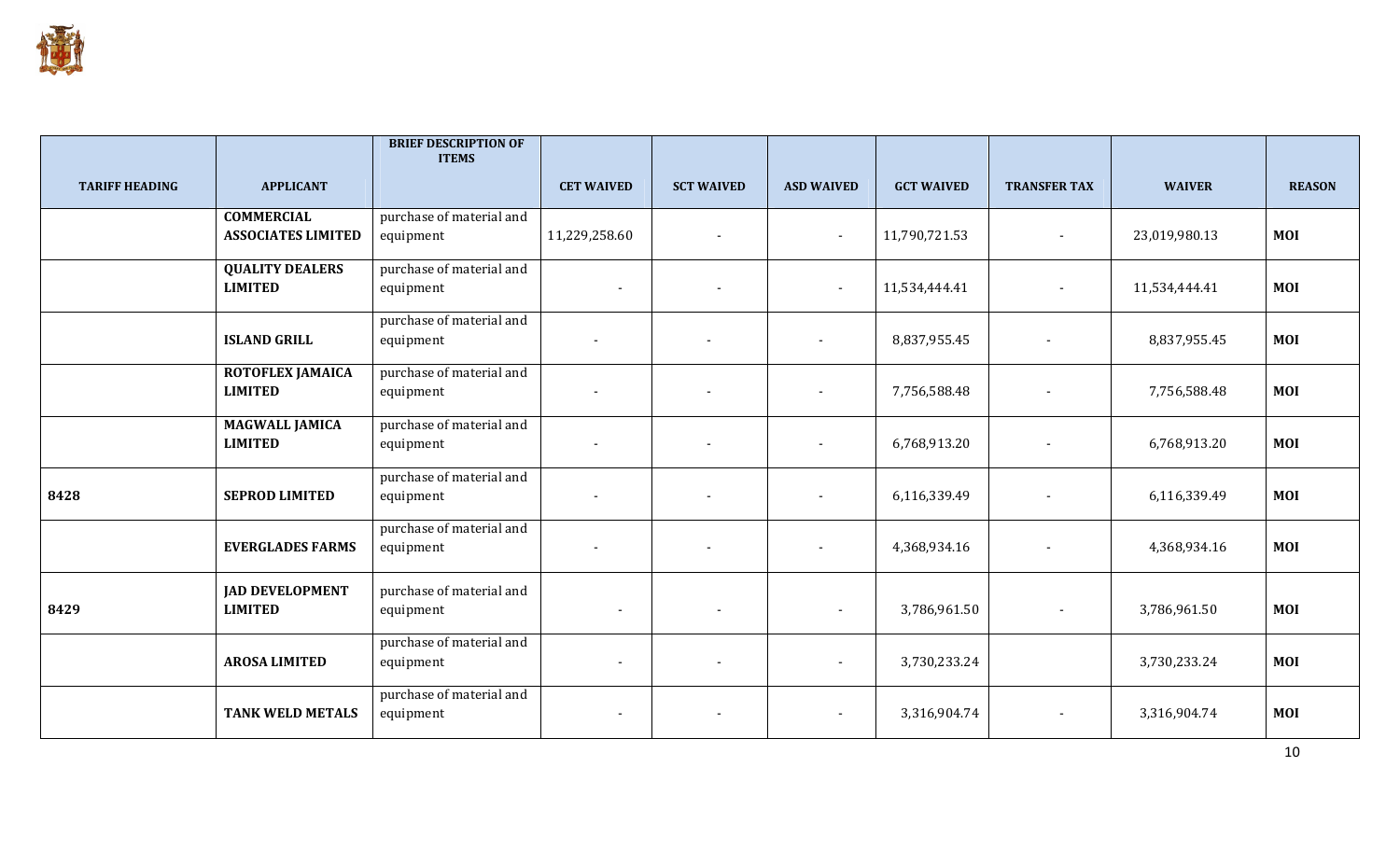

| <b>TARIFF HEADING</b> | <b>APPLICANT</b>                               | <b>BRIEF DESCRIPTION OF</b><br><b>ITEMS</b> | <b>CET WAIVED</b>        | <b>SCT WAIVED</b>        | <b>ASD WAIVED</b>        | <b>GCT WAIVED</b> | <b>TRANSFER TAX</b>      | <b>WAIVER</b> | <b>REASON</b> |
|-----------------------|------------------------------------------------|---------------------------------------------|--------------------------|--------------------------|--------------------------|-------------------|--------------------------|---------------|---------------|
|                       | <b>MACS</b><br><b>PHARMACEUTICALS</b>          | purchase of material and                    |                          |                          |                          |                   |                          |               |               |
|                       | <b>&amp; COSMETICS</b>                         | equipment                                   | $\sim$                   | $\overline{\phantom{a}}$ | $\sim$                   | 2,792,055.02      |                          | 2,792,055.02  | <b>MOI</b>    |
|                       | <b>WISYNCO GROUP</b>                           | purchase of material and                    |                          |                          |                          |                   |                          |               |               |
|                       | <b>LIMITED</b>                                 | equipment                                   | $\sim$                   | $\overline{\phantom{a}}$ | $\overline{\phantom{a}}$ | 2,269,704.02      |                          | 2,269,704.02  | <b>MOI</b>    |
|                       | <b>VERSAIR INFLITE</b><br><b>SERVICES 2006</b> |                                             |                          |                          |                          |                   |                          |               |               |
|                       | <b>LIMITED</b>                                 | purchase of material and<br>equipment       | $\sim$                   | $\overline{\phantom{a}}$ |                          | 2,065,260.04      |                          | 2,065,260.04  | <b>MOI</b>    |
|                       | HT MC                                          |                                             |                          |                          |                          |                   |                          |               |               |
|                       | <b>CONSTRUCTION</b><br><b>LIMITED</b>          | purchase of material and<br>equipment       | $\sim$                   | $\overline{\phantom{a}}$ | $\sim$                   | 1,982,904.00      |                          | 1,982,904.00  | <b>MOI</b>    |
|                       | <b>SPECTRUM SYSTEMS</b>                        | purchase of material and                    |                          |                          |                          |                   |                          |               |               |
|                       | <b>LIMITED</b>                                 | equipment                                   | $\sim$                   | $\overline{\phantom{a}}$ | $\sim$                   | 1,245,353.84      |                          | 1,245,353.84  | <b>MOI</b>    |
|                       | <b>ADA</b><br><b>MANUFACTURING</b>             | purchase of material and                    |                          |                          |                          |                   |                          |               |               |
|                       | <b>JAMAICA LIMITED</b>                         | equipment                                   | $\sim$                   | $\blacksquare$           | $\sim$                   | 1,091,714.84      | $\overline{\phantom{a}}$ | 1,091,714.84  | <b>MOI</b>    |
|                       | <b>CARIBBEAN FOODS</b>                         | purchase of material and                    |                          |                          |                          |                   |                          |               |               |
|                       | <b>LIMITED</b>                                 | equipment                                   | $\sim$                   | $\overline{\phantom{a}}$ | $\blacksquare$           | 939,104.04        |                          | 939,104.04    | <b>MOI</b>    |
|                       | <b>CARIBBEAN</b><br><b>BROILERS</b> (JA.)      | purchase of material and                    |                          |                          |                          |                   |                          |               |               |
| 8422                  | <b>LIMITED</b>                                 | equipment                                   | $\overline{\phantom{a}}$ | $\overline{\phantom{a}}$ | $\overline{\phantom{a}}$ | 673,991.23        |                          | 673,991.23    | <b>MOI</b>    |
|                       | <b>LASCELLES LIMITED</b>                       | purchase of material and<br>equipment       |                          |                          |                          | 580,756.17        |                          | 580,756.17    | <b>MOI</b>    |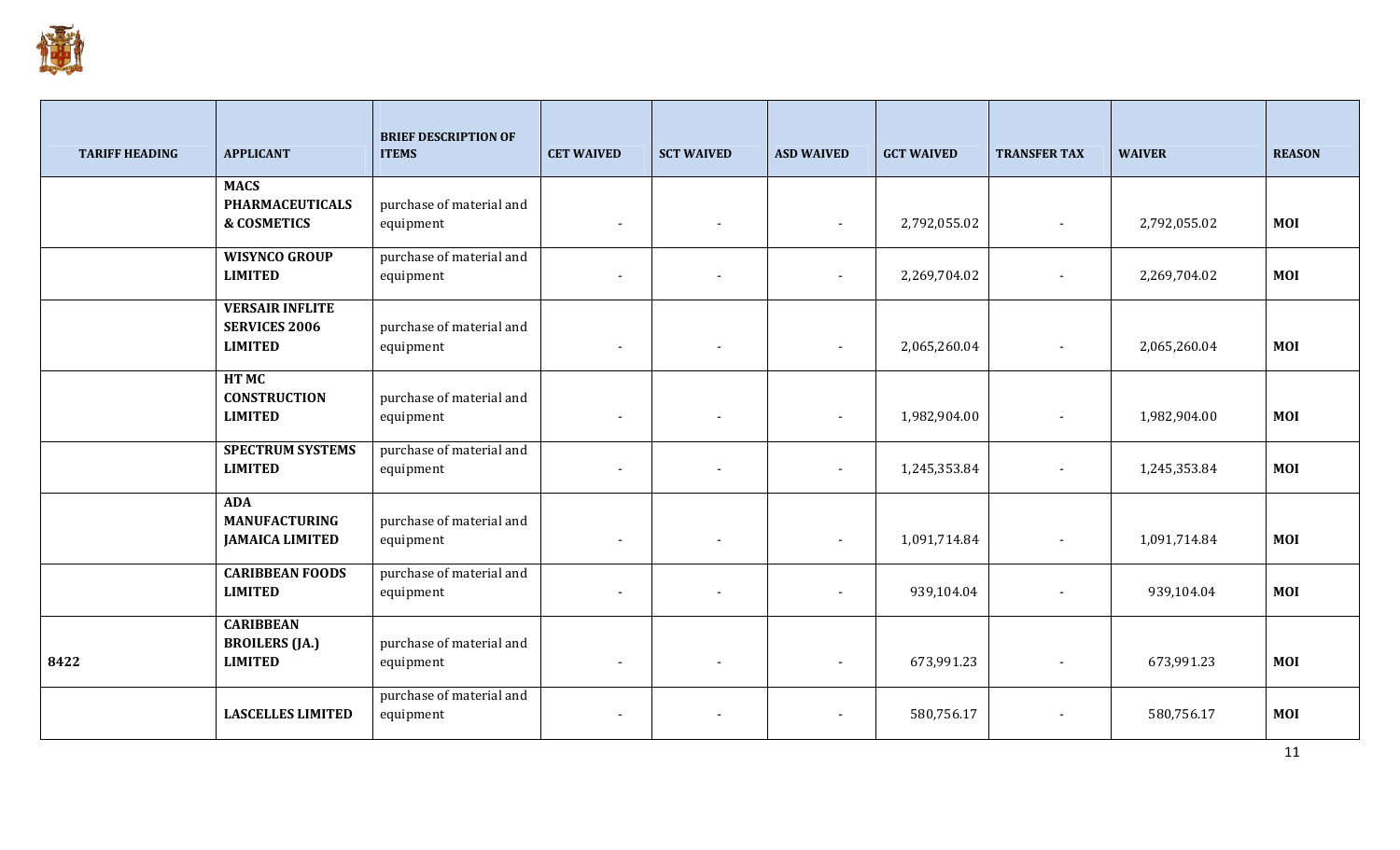

| <b>TARIFF HEADING</b> | <b>APPLICANT</b>                                                 | <b>BRIEF DESCRIPTION OF</b><br><b>ITEMS</b> | <b>CET</b><br><b>WAIVED</b> | <b>SCT WAIVED</b>        | <b>ASD WAIVED</b>        | <b>GCT WAIVED</b> | <b>TRANSFER TAX</b> | <b>WAIVER</b> | <b>REASON</b> |
|-----------------------|------------------------------------------------------------------|---------------------------------------------|-----------------------------|--------------------------|--------------------------|-------------------|---------------------|---------------|---------------|
|                       | <b>PRINT BIG</b>                                                 | purchase of material and<br>equipment       | $\blacksquare$              |                          |                          | 545,298.60        |                     | 545,298.60    | <b>MOI</b>    |
| 8422                  | <b>CONSUMER</b><br>PACKAGING LIMITED                             | purchase of material and<br>equipment       | $\blacksquare$              | $\overline{\phantom{0}}$ | $\sim$                   | 494,064.06        |                     | 494,064.06    | <b>MOI</b>    |
|                       | <b>JAMAICA STANDARD</b><br><b>PRODUCTS CO.</b><br><b>LIMITED</b> | purchase of material and<br>equipment       | $\blacksquare$              | $\overline{\phantom{a}}$ | $\sim$                   | 411,335.14        |                     | 411,335.14    | <b>MOI</b>    |
|                       | <b>HEMINICS (CO.)</b><br><b>LIMITED</b>                          | purchase of material and<br>equipment       | $\sim$                      |                          |                          | 385,037.10        |                     | 385,037.10    | MOI           |
|                       | <b>EDGECHEM JAMAICA</b><br><b>LIMITED</b>                        | purchase of material and<br>equipment       | $\blacksquare$              | $\blacksquare$           | $\sim$                   | 378,231.19        |                     | 378,231.19    | MOI           |
| 8536                  | <b>INTERNATIONAL</b><br><b>INGREDIENT LIMITED</b>                | purchase of material and<br>equipment       | $\blacksquare$              |                          |                          | 302,652.17        |                     | 302,652.17    | MOI           |
|                       | <b>INDUSTRIAL</b><br><b>CHEMICAL LIMITED</b>                     | purchase of material and<br>equipment       | $\blacksquare$              | $\overline{\phantom{a}}$ | $\sim$                   | 287,971.74        |                     | 287,971.74    | MOI           |
|                       | <b>DYNAMICS</b><br><b>PACKAGING</b><br>PRODUCTS LIMITED          | purchase of material and<br>equipment       | $\blacksquare$              | $\overline{\phantom{0}}$ | $\overline{\phantom{a}}$ | 270,396.00        |                     | 270,396.00    | MOI           |
|                       | <b>GRAY'S PEPPER</b><br>PRODUCTS LIMITED                         | purchase of material and<br>equipment       | $\blacksquare$              | $\overline{\phantom{a}}$ | $\sim$                   | 270,396.00        |                     | 270,396.00    | MOI           |
|                       |                                                                  |                                             |                             |                          |                          |                   |                     |               |               |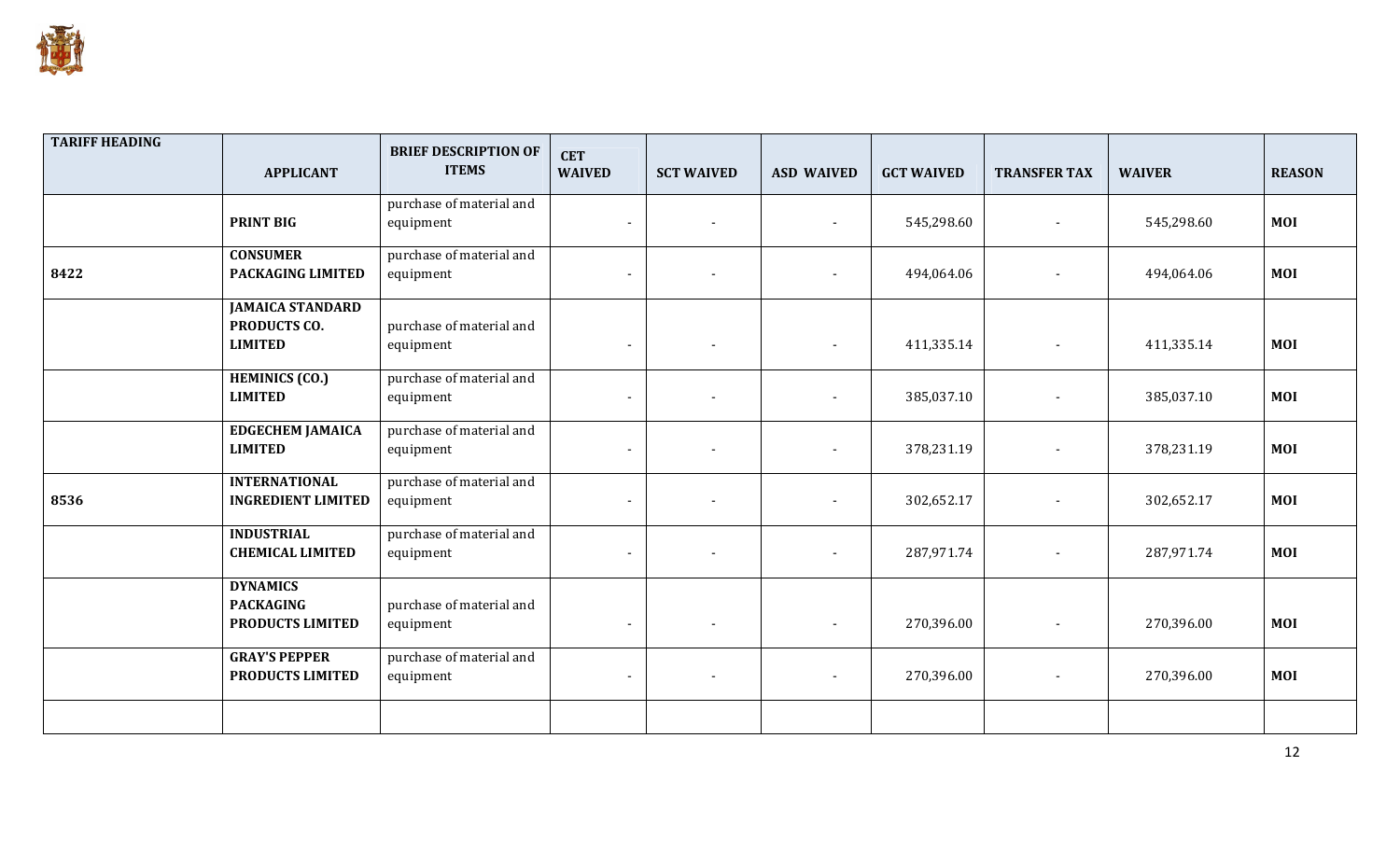

| <b>TARIFF HEADING</b> | <b>APPLICANT</b>                                              | <b>BRIEF DESCRIPTION OF</b><br><b>ITEMS</b>                                 | <b>CET WAIVED</b>        | <b>SCT WAIVED</b>        | <b>ASD WAIVED</b>        | <b>GCT WAIVED</b>        | <b>TRANSFER TAX</b>      | <b>WAIVER</b> | <b>REASON</b> |
|-----------------------|---------------------------------------------------------------|-----------------------------------------------------------------------------|--------------------------|--------------------------|--------------------------|--------------------------|--------------------------|---------------|---------------|
|                       | <b>PHOENIX PRINTERY</b>                                       | purchase of<br>material and equipment -                                     | $\blacksquare$           | $\overline{\phantom{a}}$ |                          | 269,864.49               |                          | 269,864.49    | <b>MOI</b>    |
|                       | <b>SHERWIN WILLIAMS</b><br><b>WI LIMITED</b>                  | purchase of material and<br>equipment                                       | $\blacksquare$           |                          | $\overline{\phantom{a}}$ | 268,413.10               |                          | 268,413.10    | <b>MOI</b>    |
| 7616, 8511, 8474      | <b>COAST TO COAST</b><br><b>QUARRY LIMITED</b>                | purchase of material and<br>equipment                                       | $\blacksquare$           |                          | $\overline{\phantom{a}}$ | 183,600.85               | $\overline{\phantom{a}}$ | 183,600.85    | <b>MOI</b>    |
|                       | <b>RENAISSANCE DISCO</b><br><b>COMPANY LIMITED</b>            | purchase of material and<br>equipment                                       | 151,096.00               | $\overline{\phantom{a}}$ | $\overline{\phantom{a}}$ | $\overline{\phantom{a}}$ | $\overline{\phantom{a}}$ | 151,096.00    | <b>MOI</b>    |
|                       | <b>CONSOLIDATED</b><br><b>BAKERIES</b>                        | purchase of material and<br>equipment                                       | $\blacksquare$           |                          | $\overline{\phantom{a}}$ | 135,547.30               | $\overline{\phantom{a}}$ | 135,547.30    | <b>MOI</b>    |
|                       | <b>WEATHERSHIELD</b><br><b>LIMITED</b>                        | purchase of material and<br>equipment                                       | $\blacksquare$           | $\overline{\phantom{a}}$ |                          | 99,145.20                | $\overline{\phantom{a}}$ | 99,145.20     | <b>MOI</b>    |
|                       | <b>GRACE FOOD</b><br>PROCESSORS LIMITED                       | purchase of material and<br>equipment                                       | $\overline{\phantom{a}}$ |                          |                          | 91,592.14                | $\overline{\phantom{a}}$ | 91,592.14     | <b>MOI</b>    |
| 8701                  | <b>GOLDEN GROVE</b><br><b>SUGAR COMPANY</b><br><b>LIMITED</b> | purchase of ford tractor<br>and bell loaders                                | 461,223.89               | $\overline{\phantom{a}}$ | $\blacksquare$           | 887,855.98               | $\overline{\phantom{a}}$ | 1,349,079.87  | <b>AAA</b>    |
| 8701                  | <b>WORTHY PARK</b><br><b>ESTATE LIMITED</b>                   | purchase of Case 1H<br>puma tractor, purchase of<br>John Deere 6603 tractor | 1,373,504.00             | $\overline{\phantom{a}}$ |                          | 2,643,995.20             | $\blacksquare$           | 4,017,499.20  | <b>AAA</b>    |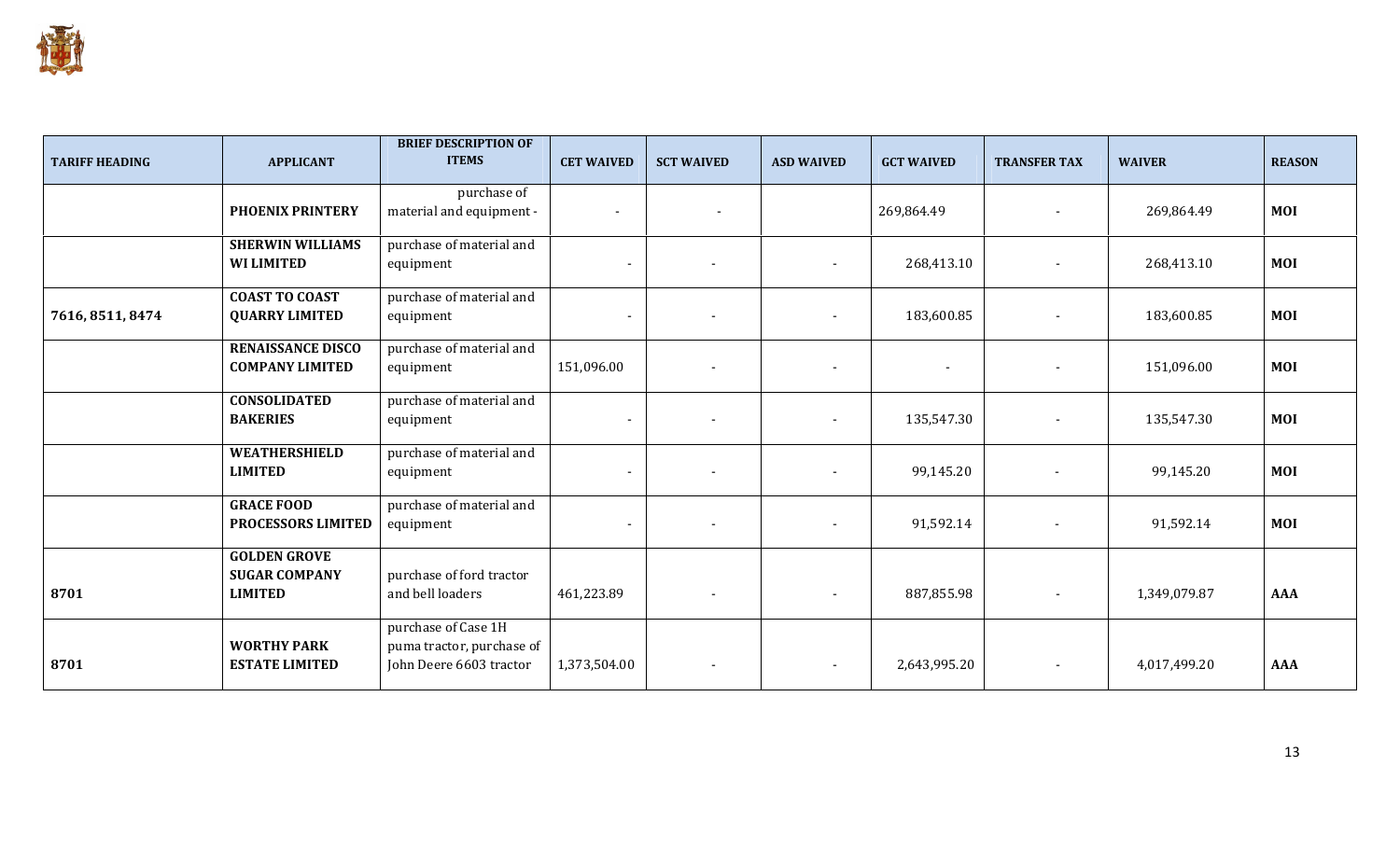

| <b>TARIFF HEADING</b> | <b>APPLICANT</b>                                                                                       | <b>BRIEF DESCRIPTION OF</b><br><b>ITEMS</b>                                                              | <b>CET WAIVED</b> | <b>SCT WAIVED</b>        | <b>ASD WAIVED</b> | <b>GCT WAIVED</b>        | <b>TRANSFER TAX</b>      | <b>WAIVER</b>  | <b>REASON</b>     |
|-----------------------|--------------------------------------------------------------------------------------------------------|----------------------------------------------------------------------------------------------------------|-------------------|--------------------------|-------------------|--------------------------|--------------------------|----------------|-------------------|
|                       | <b>WORTHY PARK</b>                                                                                     | purchase of two Ford<br>Ranger pickup cc rating<br>2500, purchase of 2009<br>Land Rover Defender         |                   |                          |                   |                          |                          |                |                   |
| 8703                  | <b>ESTATE LIMITED</b>                                                                                  | cc2400                                                                                                   | $\blacksquare$    | 1,979,416.89             | $\blacksquare$    | 512,804.82               | $\overline{\phantom{a}}$ | 2,492,221.70   | <b>AAA</b>        |
| 1104                  | <b>GK FOODS &amp;</b><br><b>SERVICES LIMITED</b><br><b>(NATIONAL</b><br><b>PROCESSORS</b><br>DIVISION) | importation of 30,000 kg<br>yellow corn thin<br>pregelatinized flakes                                    | 4,225,788.00      |                          |                   | 4,437,077.40             | $\blacksquare$           | 8,662,865.40   | <b>AAA</b>        |
|                       | <b>GRACE KENNEDY</b><br><b>LIMITED</b>                                                                 | importation of 30,000 kg<br>Top Butt Cut                                                                 | 643,725.00        | $\overline{\phantom{a}}$ | 5,021,029.25      | $\sim$                   | $\overline{\phantom{a}}$ | 5,664,754.25   | <b>AAA</b>        |
|                       | <b>CARIBBEAN</b><br><b>PRODUCERS LIMITED</b>                                                           | importation of whipping<br>cream, importation of<br>beef cuts, importation of<br>fish products           | 107,126,642.22    |                          | 365,252,538.17    | $\sim$                   | $\overline{\phantom{a}}$ | 472,379,180.39 | <b>AGRI/OTHER</b> |
| 202                   | <b>AROSA LIMITED</b>                                                                                   | purchase of 50,000 kg<br>beef trimming, purchase<br>of beef cutts, purchase of<br>material and equipment | 2,611,056.00      |                          | 15,676,562.41     |                          |                          | 18,287,618.41  | <b>AGRI/OTHER</b> |
| 8424                  | <b>SUGAR INDUSTRY</b><br><b>RESEARCH</b><br><b>INSTITUTE</b>                                           | purchase of spectracane<br>sugar cane analyser                                                           | 3,279,640.00      |                          |                   | 3,443,622.00             |                          | 6,723,262.00   | <b>AGRI/OTHER</b> |
| 202                   | <b>TASTEE LIMITED</b>                                                                                  | 56,000 lbs of beef<br>trimmings                                                                          | 2,668,218.00      |                          | 3,468,665.61      | $\overline{\phantom{a}}$ | $\overline{\phantom{a}}$ | 6,136,883.61   | <b>AGRI/OTHER</b> |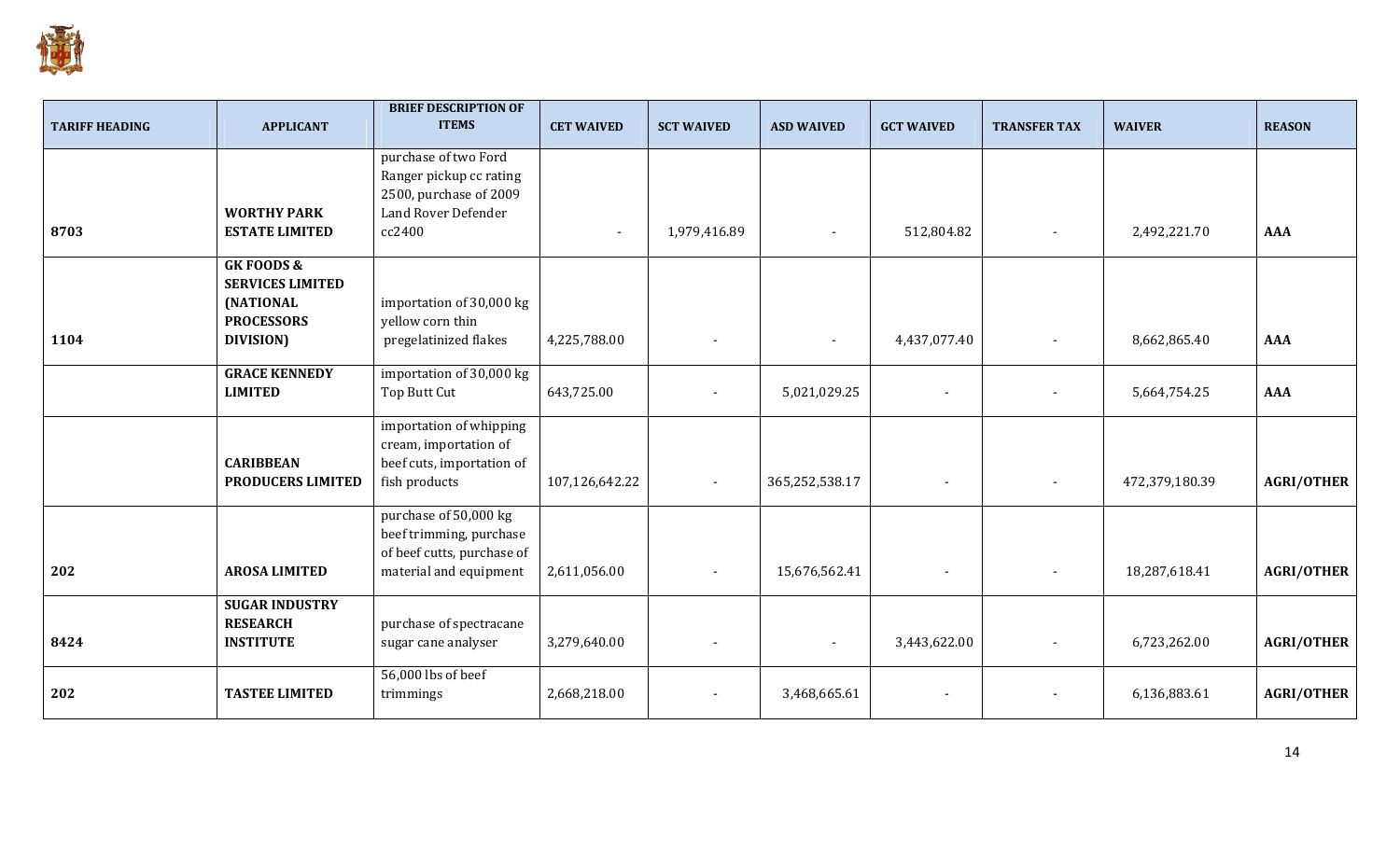

| <b>TARIFF HEADING</b>                                                                    | <b>APPLICANT</b>                                                                                    | <b>BRIEF DESCRIPTION OF</b><br><b>ITEMS</b>             | <b>CET WAIVED</b> | <b>SCT WAIVED</b>        | <b>ASD WAIVED</b>        | <b>GCT WAIVED</b> | <b>TRANSFER TAX</b>      | <b>WAIVER</b> | <b>REASON</b>     |
|------------------------------------------------------------------------------------------|-----------------------------------------------------------------------------------------------------|---------------------------------------------------------|-------------------|--------------------------|--------------------------|-------------------|--------------------------|---------------|-------------------|
|                                                                                          | <b>CHAS E. RAMSON</b>                                                                               | importation of whipping<br>cream                        | 353,365.00        | $\overline{\phantom{a}}$ | 2,756,232.87             | $\sim$            | $\blacksquare$           | 3,109,597.87  | <b>AGRI/OTHER</b> |
| 3705, 3921, 3926,<br>8308, 6304, 3919                                                    | <b>JAMAICA FLORAL</b><br>PRODUCTS LIMITED                                                           | purchase of greenhouse<br>equipment and material        | 958,654.36        |                          | $\overline{\phantom{a}}$ | 1,006,587.08      | $\blacksquare$           | 1,965,241.45  | <b>AGRI/OTHER</b> |
| 3824, 8208, 8201,<br>8211, 8424, 8432,<br>4417, 8418, 4009,<br>3917, 8708, 8701,<br>3921 | <b>FREE RIVER FARMS</b><br><b>LIMITED</b>                                                           | purchase of agricultural<br>equipment                   | 937,663.49        |                          | $\overline{\phantom{a}}$ | $\sim$            | $\blacksquare$           | 937,663.49    | <b>AGRI/OTHER</b> |
| 8432, 8701, 9432,<br>8716, 8427, 8432,<br>8481                                           | <b>BILLY HAYE</b>                                                                                   | purchase of agricultural<br>equipment                   | 211,874.75        |                          |                          | 222,468.49        |                          | 434,343.24    | <b>AGRI/OTHER</b> |
| 3917                                                                                     | <b>TERRY</b><br>WILLIAMS/CHIGWELL<br><b>FREE RANGE</b><br><b>NATURAL</b><br><b>FARM OF CHIGWELL</b> | purchase of lawn mower,<br>chill blaster, chipper, etc. | 67,340.51         |                          |                          | 70,707.53         | $\overline{\phantom{a}}$ | 138,048.04    | <b>AGRI/OTHER</b> |
|                                                                                          | <b>KURT KNIBB</b>                                                                                   | purchase of irrigation<br>equipment                     | 66,123.43         |                          | $\overline{\phantom{a}}$ | 69,429.60         | $\overline{\phantom{a}}$ | 135,553.04    | <b>AGRI/OTHER</b> |
| 8438                                                                                     | <b>JAMAICA</b><br><b>HYDROPHONICS</b><br><b>LIMITED</b>                                             | purchase of drum pulper<br>and coffee huller            | 24,485.12         | $\overline{\phantom{a}}$ |                          | 25,709.38         | $\overline{\phantom{a}}$ | 50,194.50     | <b>AGRI/OTHER</b> |
|                                                                                          | <b>THOMAS BURTON</b>                                                                                | purchase of beekeeping<br>equipment                     | 12,546.11         |                          | $\overline{\phantom{a}}$ | 13,173.42         |                          | 25,719.53     | <b>AGRI/OTHER</b> |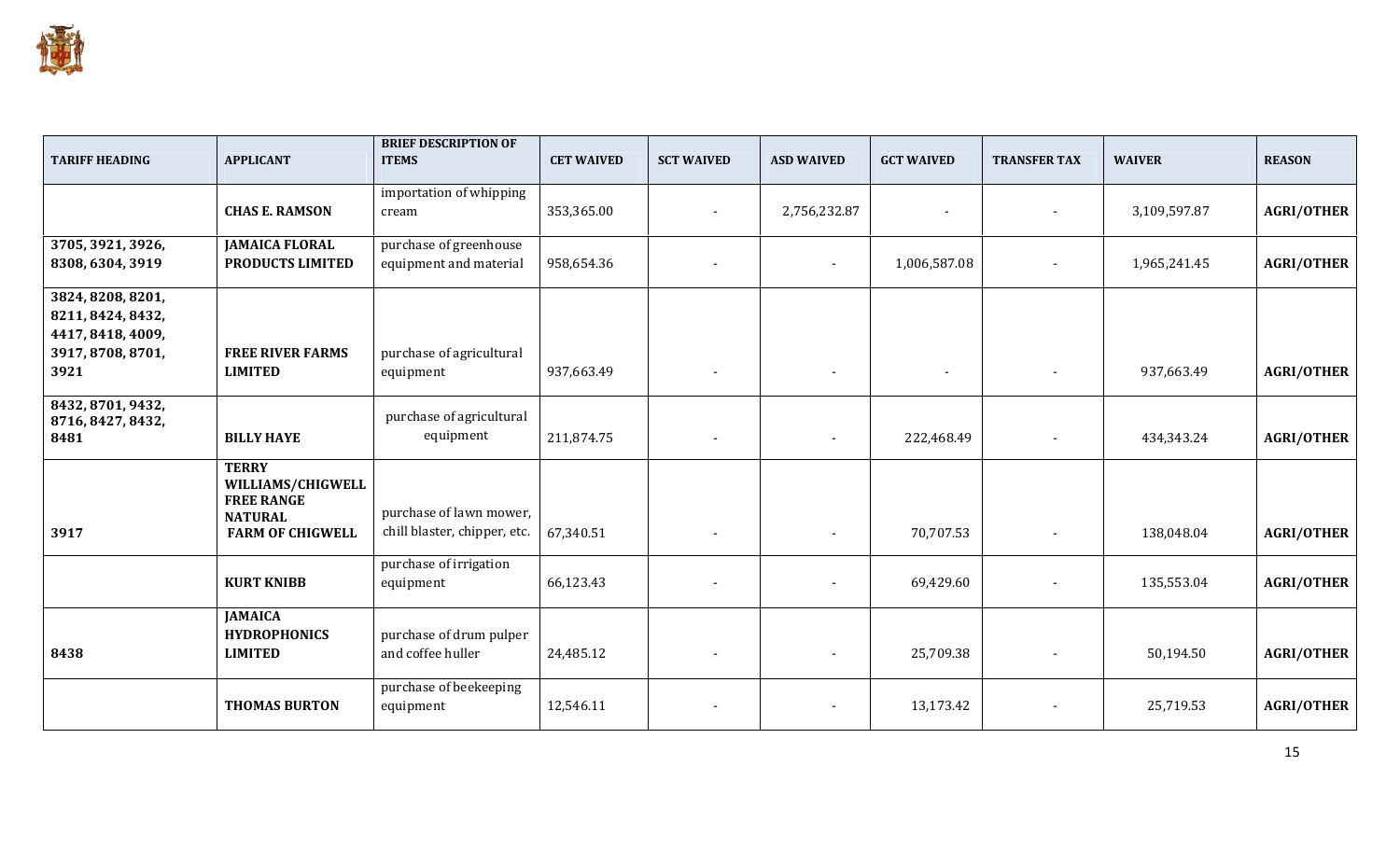

| <b>TARIFF HEADING</b> | <b>APPLICANT</b>                                        | <b>BRIEF DESCRIPTION OF</b><br><b>ITEMS</b> | <b>CET WAIVED</b> | <b>SCT WAIVED</b>        | <b>ASD WAIVED</b>        | <b>GCT WAIVED</b> | <b>TRANSFER TAX</b>      | <b>WAIVER</b> | <b>REASON</b>     |
|-----------------------|---------------------------------------------------------|---------------------------------------------|-------------------|--------------------------|--------------------------|-------------------|--------------------------|---------------|-------------------|
|                       | <b>EVERGLADES FARM</b>                                  | purchase of four horses                     | 652,764.00        |                          |                          | 399,817.95        |                          | 1,052,581.95  | <b>AGRI/OTHER</b> |
|                       | <b>PHILLIP FEANNY</b>                                   | purchase of four horses                     | 367,609.20        |                          |                          | 225,160.64        |                          | 592,769.84    | <b>AGRI/OTHER</b> |
| 101                   | <b>PHILLIP AZAR</b>                                     | purchase of two horses                      | 274,768.00        | $\overline{\phantom{a}}$ | $\overline{\phantom{a}}$ | 168,295.40        |                          | 443,063.40    | <b>AGRI/OTHER</b> |
|                       | <b>MARLON DACOSTA</b>                                   | purchase of three horses                    | 264,541.20        |                          | $\overline{\phantom{a}}$ | 162,031.49        | $\overline{\phantom{a}}$ | 426,572.69    | <b>AGRI/OTHER</b> |
| 101                   | <b>KARL SAMUDA</b>                                      | purchase of two horses                      | 154,530.00        |                          |                          | 94,649.63         |                          | 249,179.63    | <b>AGRI/OTHER</b> |
| 101                   | <b>ALFRED MATTHIE</b>                                   | purchase of four horses                     | 113,322.00        | $\overline{\phantom{a}}$ | $\overline{\phantom{a}}$ | 69,409.73         | $\overline{\phantom{a}}$ | 182,731.73    | <b>AGRI/OTHER</b> |
|                       | <b>TREVOR JAMES</b>                                     | purchase of three horse                     | 101,350.20        |                          |                          | 62,077.00         |                          | 163,427.20    | <b>AGRI/OTHER</b> |
| 101                   | <b>IAN PARSARD</b>                                      | purchase of one horses                      | 85,850.00         | $\overline{\phantom{a}}$ | $\blacksquare$           | 52,583.13         | $\overline{\phantom{a}}$ | 138,433.13    | <b>AGRI/OTHER</b> |
| 8415                  | <b>RAYTON</b><br><b>REFRIGERATION</b><br><b>LIMITED</b> | purchase of air<br>conditioning units       | 875,670.00        | $\overline{\phantom{a}}$ |                          | 919,453.50        | $\blacksquare$           | 1,795,123.50  | <b>OTHER</b>      |
| 6105, 6106, 6505      | <b>JAMAICA OLYMPIC</b><br><b>ASSOCIATION</b>            | importation of gears                        | 663,074.13        |                          |                          | 696,227.84        | $\blacksquare$           | 1,359,301.97  | <b>OTHER</b>      |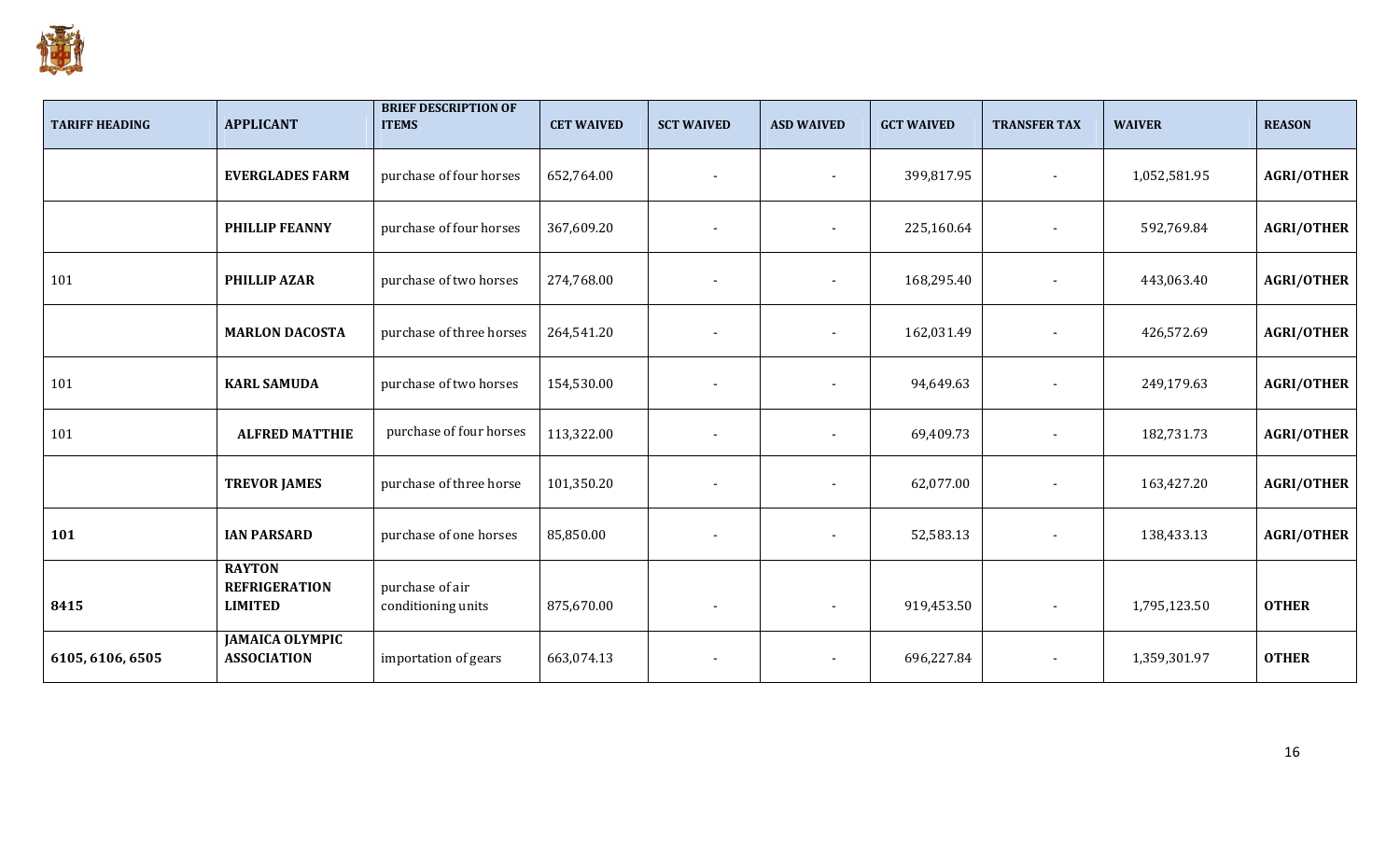

| <b>TARIFF HEADING</b> | <b>APPLICANT</b>                                                                                               | <b>BRIEF DESCRIPTION OF</b><br><b>ITEMS</b>                            | <b>CET WAIVED</b> | <b>SCT WAIVED</b>        | <b>ASD WAIVED</b>        | <b>GCT WAIVED</b>        | <b>TRANSFER TAX</b>      | <b>WAIVER</b>  | <b>REASON</b> |
|-----------------------|----------------------------------------------------------------------------------------------------------------|------------------------------------------------------------------------|-------------------|--------------------------|--------------------------|--------------------------|--------------------------|----------------|---------------|
| 8703                  | <b>JAMAICA RIFLE</b><br><b>ASSOCIATION</b>                                                                     | purchase of corrugated<br>quonset hut style<br>shooting range building | 579,384.74        |                          |                          | 608,353.97               | $\overline{\phantom{a}}$ | 1,187,738.71   | <b>OTHER</b>  |
|                       | <b>PIONEER</b><br><b>MANUFACTURER</b><br><b>DISTRIBUTION</b><br><b>COMPANY</b>                                 | purchase of two sets of<br>pro pet dog food                            | 942,066.22        | $\overline{\phantom{a}}$ | $\sim$                   | $\sim$                   | $\overline{\phantom{a}}$ | 942,066.22     | <b>OTHER</b>  |
|                       | <b>CARIBBEAN</b><br><b>INSTITUTE OF ORAL</b><br>AND MAXILLOFACIAL<br><b>IMPLANTOLOGY AND</b><br><b>SURGERY</b> | importation of dental<br>units                                         | 101,545.37        |                          |                          | 195,474.84               |                          | 297,020.21     | <b>OTHER</b>  |
| 8419                  | <b>IREE SOLAR</b>                                                                                              | purchase of solar water<br>heaters and accessories                     | 249,585.40        |                          |                          | $\overline{\phantom{a}}$ |                          | 249,585.40     | <b>OTHER</b>  |
| 8419                  | <b>CARIBBEAN SOLAR</b><br><b>ENERGY</b>                                                                        | purchase of solar water<br>heaters and solar torch                     | 233,572.10        |                          | $\blacksquare$           | $\blacksquare$           | $\overline{\phantom{a}}$ | 233,572.10     | <b>OTHER</b>  |
|                       | <b>RACERS TRACK CLUB</b>                                                                                       | shipment of equipment<br>and gears                                     | 49,592.57         |                          |                          | 52,072.20                |                          | 101,664.78     | <b>OTHER</b>  |
| 9006                  | <b>JAMAICA NETBALL</b><br><b>ASSOCIATION</b>                                                                   | purchase video analysis<br>equipment                                   | 36,416.84         |                          | $\overline{\phantom{a}}$ | 38,237.69                |                          | 74,654.53      | <b>OTHER</b>  |
| 9506                  | <b>JAMAICA VOLLYBALL</b><br><b>ASSOCIATION</b>                                                                 | donation of volleyballs                                                | 12,000.00         |                          |                          | 12,600.00                |                          | 24,600.00      | <b>OTHER</b>  |
| 2523                  | <b>TANKWELD METALS</b>                                                                                         | Importation of 25,0000<br>tonnes slag cement                           | 101,303,000.00    |                          | $\blacksquare$           | 62,048,087.50            | $\overline{\phantom{a}}$ | 163,351,087.50 | <b>OTHER</b>  |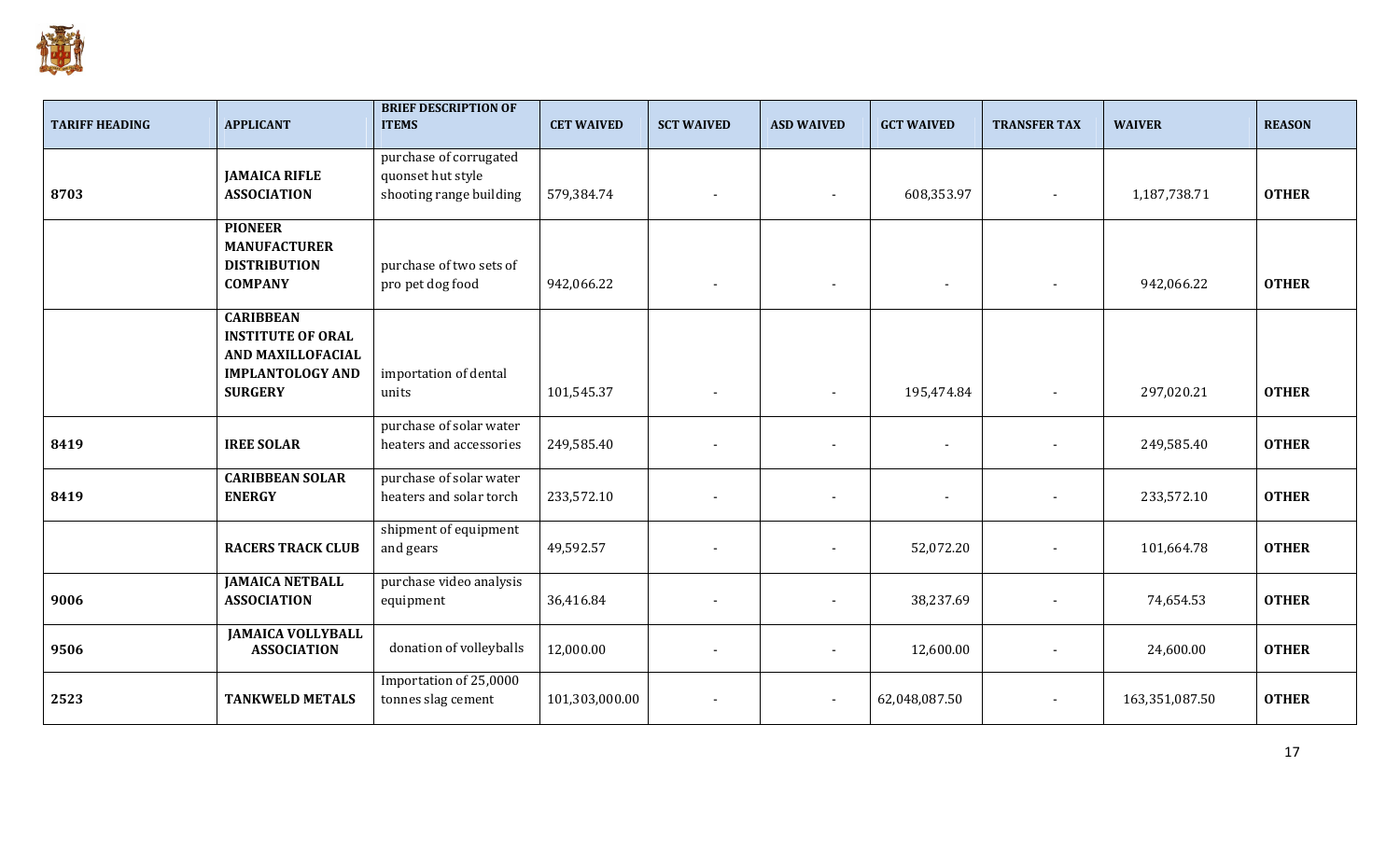

| <b>TARIFF HEADING</b> | <b>APPLICANT</b>                                                                           | <b>BRIEF DESCRIPTION OF</b><br><b>ITEMS</b>    | <b>CET WAIVED</b>        | <b>SCT WAIVED</b> | <b>ASD WAIVED</b> | <b>GCT WAIVED</b> | <b>TRANSFER TAX</b> | <b>WAIVER</b> | <b>REASON</b> |
|-----------------------|--------------------------------------------------------------------------------------------|------------------------------------------------|--------------------------|-------------------|-------------------|-------------------|---------------------|---------------|---------------|
|                       | <b>JAMAICA AMATEUR</b><br><b>ATHLETIC</b>                                                  |                                                |                          |                   |                   |                   |                     |               |               |
| 6109                  | <b>ASSOCIATION</b>                                                                         | importation of gears                           | 424,389.97               |                   | $\sim$            | 445,609.47        | $\overline{a}$      | 869,999.44    | <b>OTHER</b>  |
|                       | <b>CAROL J. KNIGHT-</b>                                                                    | purchase of one 2011                           |                          |                   |                   |                   |                     |               |               |
|                       | <b>AMOS</b>                                                                                | Nissan Frontier pickup                         |                          | 1,300,493.99      | $\sim$            | 336,917.19        |                     | 1,637,411.18  | <b>OTHER</b>  |
|                       | <b>BEST DRESSED</b><br><b>CHICKEN, THE</b><br><b>POULTRY DIVISION</b><br><b>OF JAMAICA</b> | purchase of 3 sets of                          |                          |                   |                   |                   |                     |               |               |
|                       | <b>BROILERS</b>                                                                            | corrugated boxes                               | 942,432.76               |                   |                   | 639,092.64        |                     | 1,581,525.40  | <b>OTHER</b>  |
|                       | <b>VADEN POWELL</b>                                                                        | purchase of 2011 Nissan<br>Navara d/cab pickup | $\overline{\phantom{a}}$ | 1,252,208.10      |                   | 324,407.83        |                     | 1,576,615.93  | <b>OTHER</b>  |
| 8703                  | <b>DANIEL STEPHENSON</b>                                                                   | purchase of 2011 Toyota<br>Pre-Runner pickup   | $\blacksquare$           | 1,142,208.59      | $\sim$            | 295,910.41        | $\blacksquare$      | 1,438,119.01  | <b>OTHER</b>  |
| 8703                  | <b>TREVOR A.HACKER</b>                                                                     | purchase of 2011 Toyota<br>Pre-Runner pickup   |                          | 1,142,208.59      | $\sim$            | 295,910.41        |                     | 1,438,119.01  | <b>OTHER</b>  |
|                       | <b>OAKLEY JOHNSON</b>                                                                      | purchase of a 2011<br>Toyota Vigo pick up      |                          | 1,129,058.25      |                   | 292,503.57        |                     | 1,421,561.82  | <b>OTHER</b>  |
| 8703                  | <b>GLAISTER E.</b><br><b>DUNKLEY</b>                                                       | purchase of 2011 Toyota<br>Hilux pickup        | $\overline{\phantom{a}}$ | 1,057,211.51      | $\sim$            | 273,890.33        | $\blacksquare$      | 1,331,101.84  | <b>OTHER</b>  |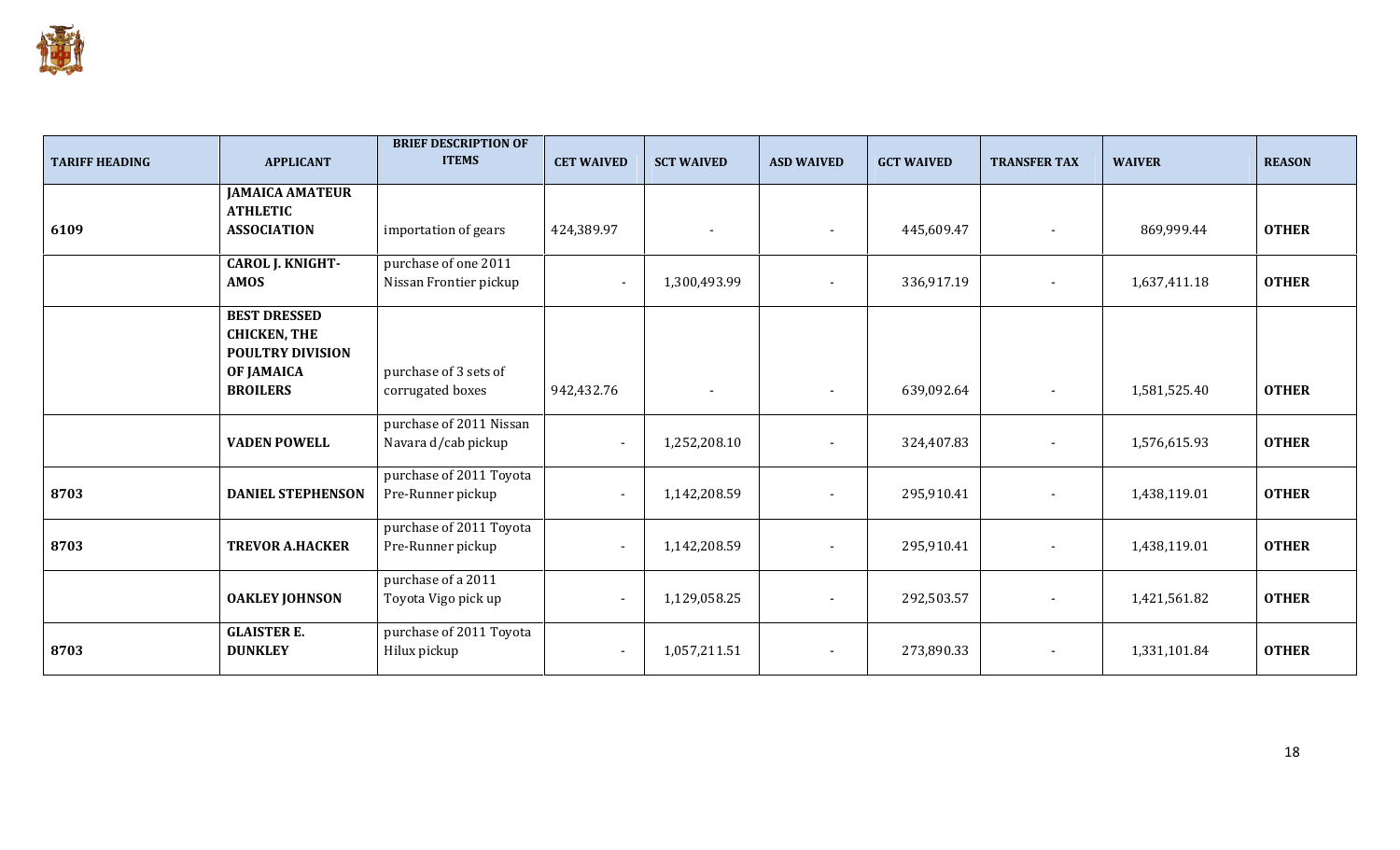

| <b>TARIFF HEADING</b> | <b>APPLICANT</b>                                     | <b>BRIEF DESCRIPTION OF</b><br><b>ITEMS</b>                    | <b>CET WAIVED</b>        | <b>SCT WAIVED</b> | <b>ASD WAIVED</b>        | <b>GCT WAIVED</b>        | <b>TRANSFER TAX</b>      | <b>WAIVER</b> | <b>REASON</b> |
|-----------------------|------------------------------------------------------|----------------------------------------------------------------|--------------------------|-------------------|--------------------------|--------------------------|--------------------------|---------------|---------------|
| 8703                  | PAUL A.NEMBHARD                                      | purchase of one 2011<br>Nissan Navara pickup cc<br>rating 2488 | $\sim$                   | 1,041,069.77      | $\sim$                   | 269,708.52               | $\overline{\phantom{a}}$ | 1,310,778.29  | <b>OTHER</b>  |
|                       | <b>ALLIED FARMS</b><br><b>LIMITED</b>                | purchase of two Toyota<br>Hilux pickup cc rating<br>2500       | $\overline{\phantom{a}}$ | 1,005,667.59      | $\blacksquare$           | 260,536.92               | $\overline{\phantom{a}}$ | 1,266,204.51  | <b>OTHER</b>  |
| 8703                  | <b>KURT A. WAUL</b>                                  | purchase of one 2011<br>Nissan Navara pickup cc<br>rating 2488 |                          | 938,244.49        | $\overline{\phantom{a}}$ | 243,069.71               | $\overline{\phantom{a}}$ | 1,181,314.21  | <b>OTHER</b>  |
| 8703                  | <b>KEITH C. COLLINS</b>                              | purchase of 2007<br>Toyota Hilux pick up<br>cc2700             | $\sim$                   | 843,348.43        | $\blacksquare$           | 218,485.12               | $\sim$                   | 1,061,833.55  | <b>OTHER</b>  |
| 8703                  | <b>NEVILLE A.</b><br>MORRIS/CREATION<br><b>FOODS</b> | purchase of one 2011<br>Nissan Frontier pickup                 | $\overline{\phantom{a}}$ | 714,621.20        | $\overline{\phantom{a}}$ | 185,135.93               | $\overline{\phantom{a}}$ | 899,757.14    | <b>OTHER</b>  |
| 8703                  | <b>CLEVELAND GRAHAM</b>                              | purchase of 2011<br>Toyota Hiace Panel van<br>cc300            |                          | 489,296.07        | $\overline{\phantom{a}}$ | 193,035.88               | $\overline{\phantom{a}}$ | 682,331.95    | <b>OTHER</b>  |
|                       | <b>PRESTON TABOIS</b>                                | purchase of 2007<br>Nissan Bluebird                            | $\overline{\phantom{a}}$ | 672,000.00        | $\overline{\phantom{a}}$ | $\blacksquare$           |                          | 672,000.00    | <b>OTHER</b>  |
|                       | <b>VERONICA BAILEY-</b><br><b>COKE</b>               | importation of one 2006<br>Honda CRV                           | $\overline{\phantom{a}}$ | 597,740.32        | $\overline{\phantom{a}}$ | $\overline{\phantom{a}}$ | $\overline{\phantom{a}}$ | 597,740.32    | <b>OTHER</b>  |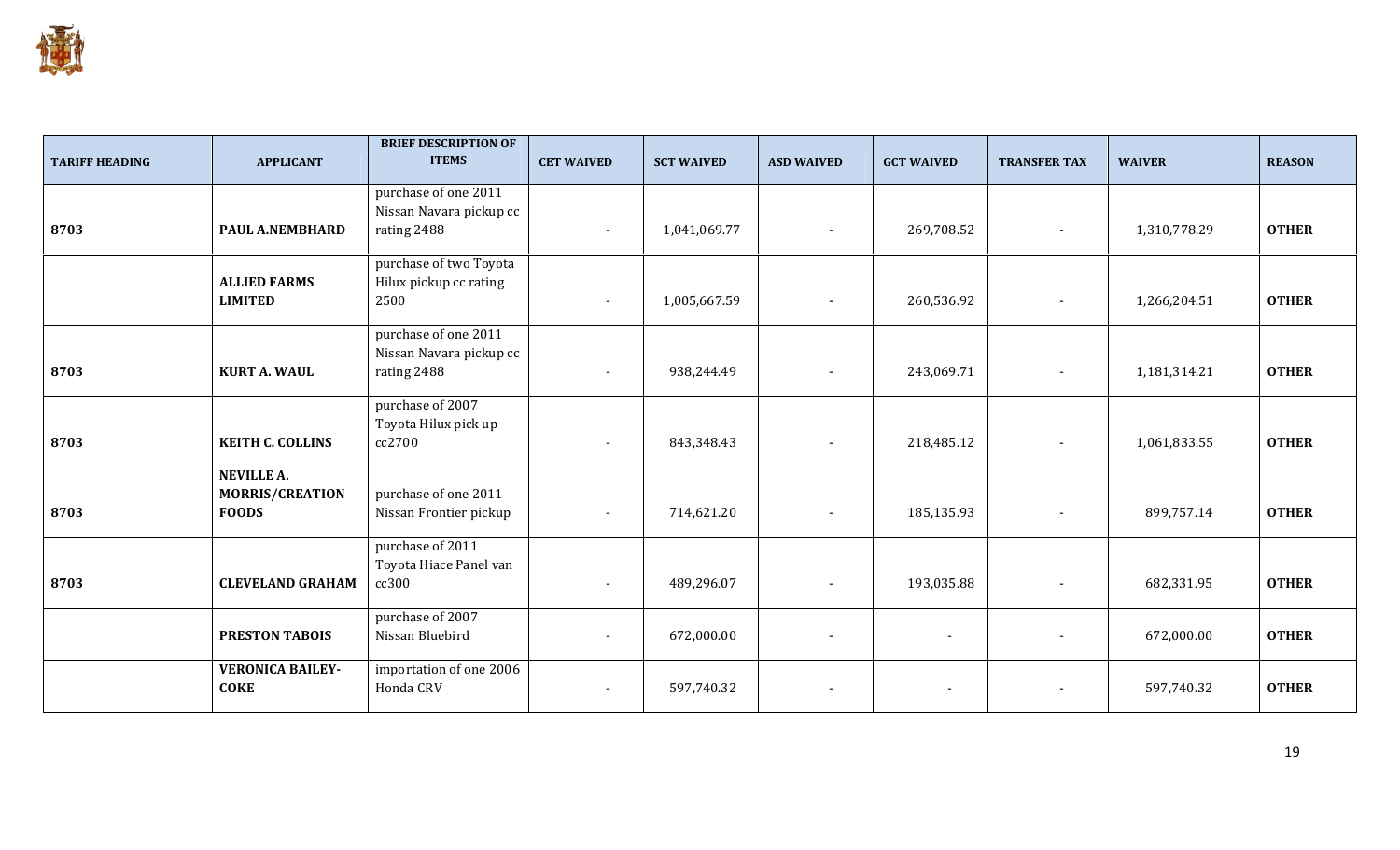

| <b>TARIFF HEADING</b> | <b>APPLICANT</b>                        | <b>BRIEF DESCRIPTION</b><br><b>OF ITEMS</b> |                          | <b>SCT WAIVED</b>        | <b>ASD WAIVED</b>        | <b>GCT WAIVED</b>        | <b>TRANSFER TAX</b>      | <b>WAIVER</b>    | <b>REASON</b> |
|-----------------------|-----------------------------------------|---------------------------------------------|--------------------------|--------------------------|--------------------------|--------------------------|--------------------------|------------------|---------------|
|                       | <b>CARIBBEAN</b>                        |                                             |                          |                          |                          |                          |                          |                  |               |
|                       | <b>BROILERS (JA.)</b><br><b>LIMITED</b> | purchase of corrugated<br>boxes             | 212,182.06               | $\overline{\phantom{a}}$ | $\sim$                   | 284,677.60               | $\blacksquare$           | 496,859.66       | <b>OTHER</b>  |
|                       | <b>DAWN MARIE</b><br><b>BROWN</b>       | purchase of 2007 Honda<br>CR-V cc2400       | $\sim$                   | 444,703.00               | $\blacksquare$           | $\blacksquare$           | $\overline{\phantom{a}}$ | 444,703.00       | <b>OTHER</b>  |
|                       |                                         | purchase of 2006                            |                          |                          |                          |                          |                          |                  |               |
|                       | <b>PAUL GENUS</b>                       | Toyota hiace 10 seater<br>bus               | $\overline{\phantom{a}}$ | 382,447.58               | $\sim$                   | $\blacksquare$           | $\blacksquare$           | 382,447.58       | <b>OTHER</b>  |
|                       | <b>TONI M. FORSYTH</b>                  | purchase of 2007<br>Toyota Highlander       | $\sim$                   | 168,266.00               | $\sim$                   | $\overline{\phantom{a}}$ | $\overline{\phantom{a}}$ | 168,266.00       | <b>OTHER</b>  |
| 8703                  | <b>CAMOI CLARKE</b>                     | purchase of 2007<br>Nissan Maxima           | $\overline{\phantom{a}}$ | 30,047.50                | $\overline{\phantom{a}}$ | $\overline{\phantom{a}}$ |                          | 30,047.50        | <b>OTHER</b>  |
| 8471                  | <b>CORDELIA WATKIS</b>                  | purchase of one laptop<br>computer          | $\blacksquare$           | $\overline{\phantom{a}}$ | $\overline{\phantom{0}}$ | 11,740.07                |                          | 11,740.07        | <b>OTHER</b>  |
|                       | <b>EUSTACE EDWARDS</b>                  | importation of one 2010<br>Ford Taurus      | 912,589.50               | 2,523,309.98             | $\blacksquare$           | 1,005,403.17             | $\overline{\phantom{a}}$ | 4,441,302.65     | <b>OTHER</b>  |
| <b>TOTAL</b>          |                                         |                                             | 626,668,091.97           | 21,801,536.67            | 392,175,028.31           | 743,170,684.17           | 385,000.00               | 1,784,200,341.12 |               |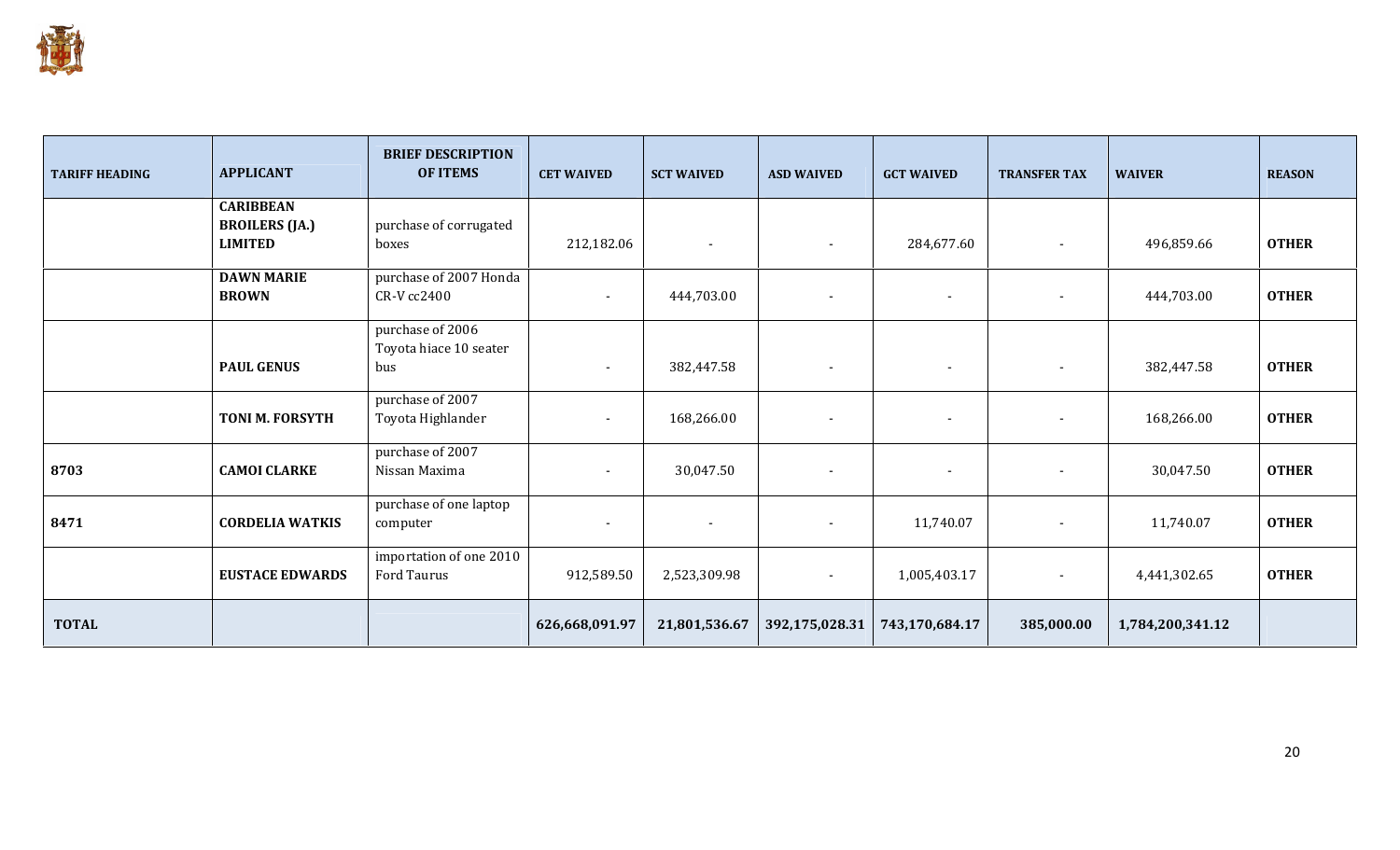

| <b>KEY</b>           | <b>CLASSIFICATION</b>                                                                  | <b>CET WAIVED</b> | <b>SCT WAIVED</b> | <b>ASD WAIVED</b> | <b>GCT WAIVED</b> | <b>TRANSFER TAX WAIVED</b> | <b>TOTAL</b>     |
|----------------------|----------------------------------------------------------------------------------------|-------------------|-------------------|-------------------|-------------------|----------------------------|------------------|
| <b>CHAR</b>          | <b>CHARITABLE</b>                                                                      | 82,827,345.00     | 0.00              | 0.00              | 88,177,833.16     | 0.00                       | 171,005,178.16   |
| GOVT/CON             | <b>GOVERNMENT</b><br><b>CONTRACTS</b>                                                  | 28,829,918.70     | 1,705,569.26      | 0.00              | 38,417,323.23     | 0.00                       | 68,952,811.20    |
| <b>GOVT/INST</b>     | <b>GOVERNMENT</b><br><b>INSTITUTIONS</b>                                               | 245,113,028.21    | 0.00              | 0.00              | 192,097,820.65    | 385,000.00                 | 437,595,848.86   |
| <b>TOURISM/OTHER</b> | <b>TOURISM</b>                                                                         | 9,565,373.32      | 1,242,399.55      | 0.00              | 10,304,458.45     | 0.00                       | 21,112,231.32    |
| <b>MOI</b>           | <b>MODERNIZATION OF</b><br><b>INDUSTRY (EXP 31-</b><br>$03-2011$                       | 25,758,340.60     | 0.00              | 0.00              | 329,459,250.50    | 0.00                       | 355,217,591.10   |
| <b>AAA</b>           | <b>APPROVED</b><br><b>AGRICULTURAL</b><br><b>ACTIVITY (AAA)-</b><br><b>SECTION 36D</b> | 6,704,240.89      | 1,979,416.89      | 5,021,029.25      | 8,481,733.40      | 0.00                       | 22,186,420.43    |
| <b>OTHER/AGRI</b>    | <b>AGRICULTURE - NOT</b><br><b>UNDER AAA</b>                                           | 120,332,343.60    | 0.00              | 387,153,999.06    | 6,085,722.45      | 0.00                       | 513,572,065.10   |
| <b>OTHER</b>         | <b>OTHER THAN MANU,</b><br><b>AGRI AND TOURISM</b>                                     | 107,537,501.66    | 16,874,150.97     | 0.00              | 70,146,542.33     | 0.00                       | 194,558,194.96   |
| <b>TOTAL</b>         |                                                                                        | 626,668,091.97    | 21,801,536.67     | 392,175,028.31    | 743,170,684.17    | 385,000.00                 | 1,784,200,341.12 |

and the company's company's company's